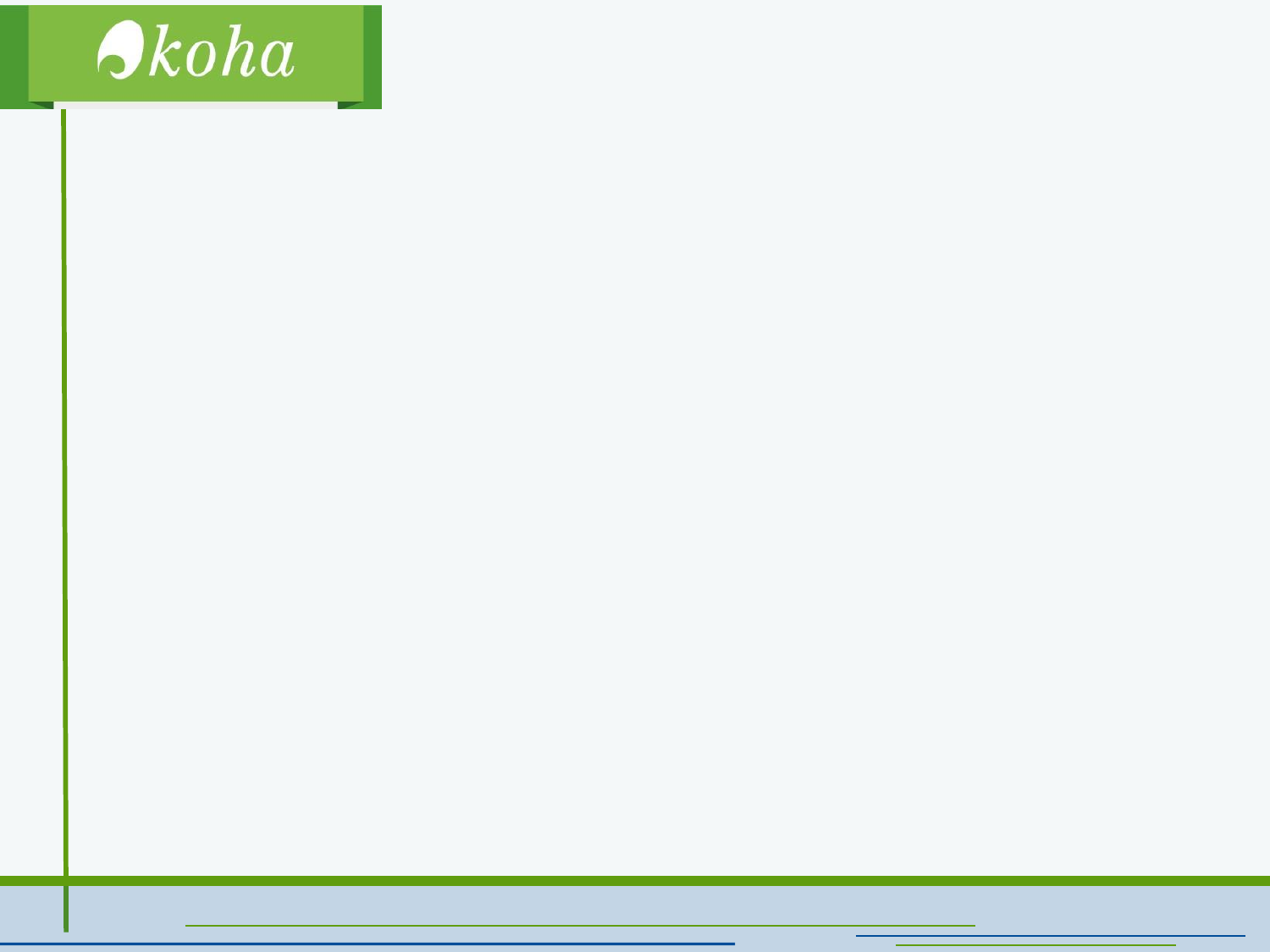

#### **Koha, History**

License: CC BY- $\Delta$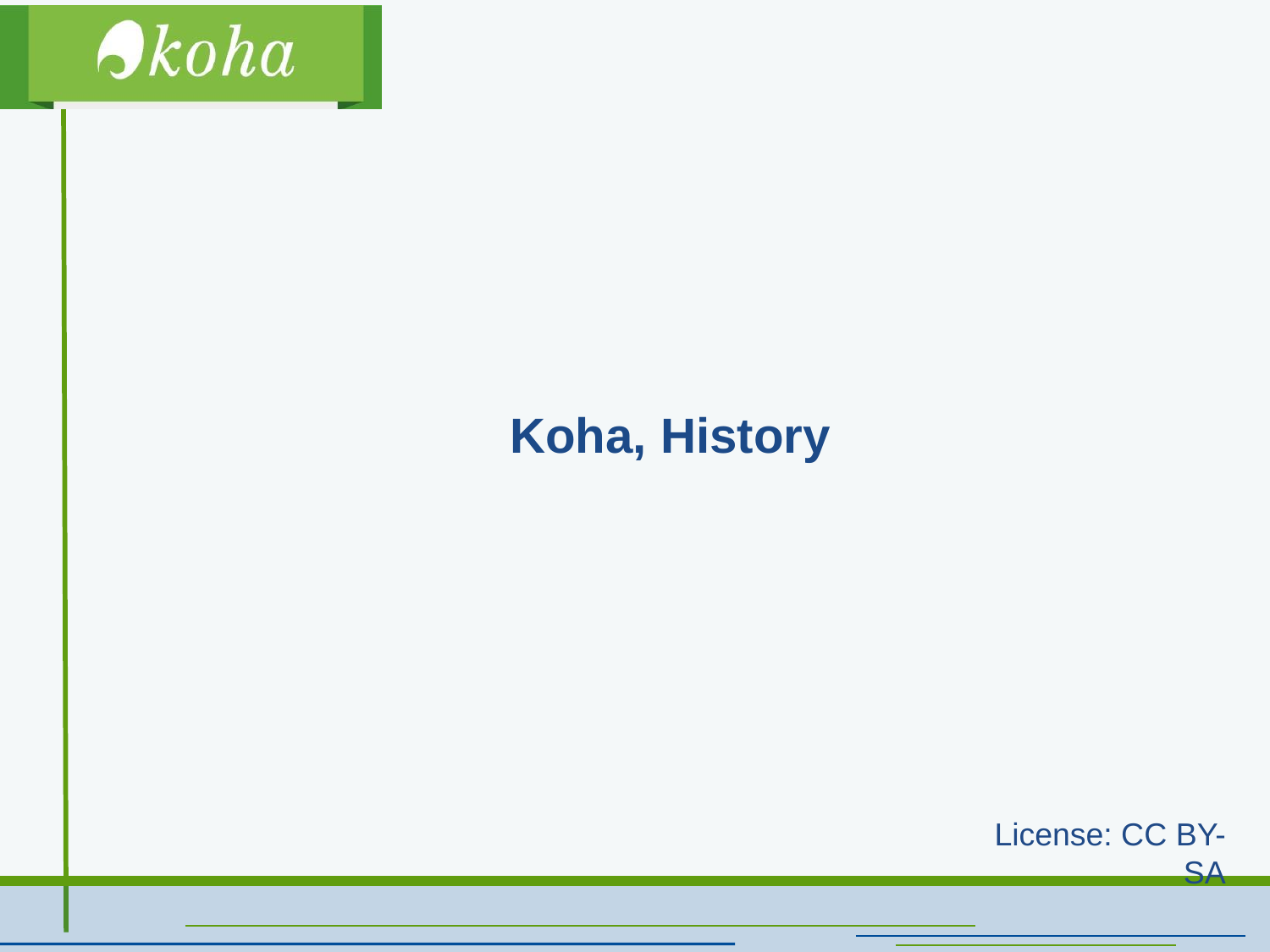#### *Koha : history*

**BibLibre** 

#### **Who I am**

→ Paul Poulain, French (Marseille) **→ Open source fan since 1997** → Involved in Koha since early 2002 → Former Koha Release Manager[v 2.0, 2.2, 3.8, 3.10] Founder of BibLibre, Open Source for libraries → Paul.poulain@biblibre.com, twitter : paul\_poulain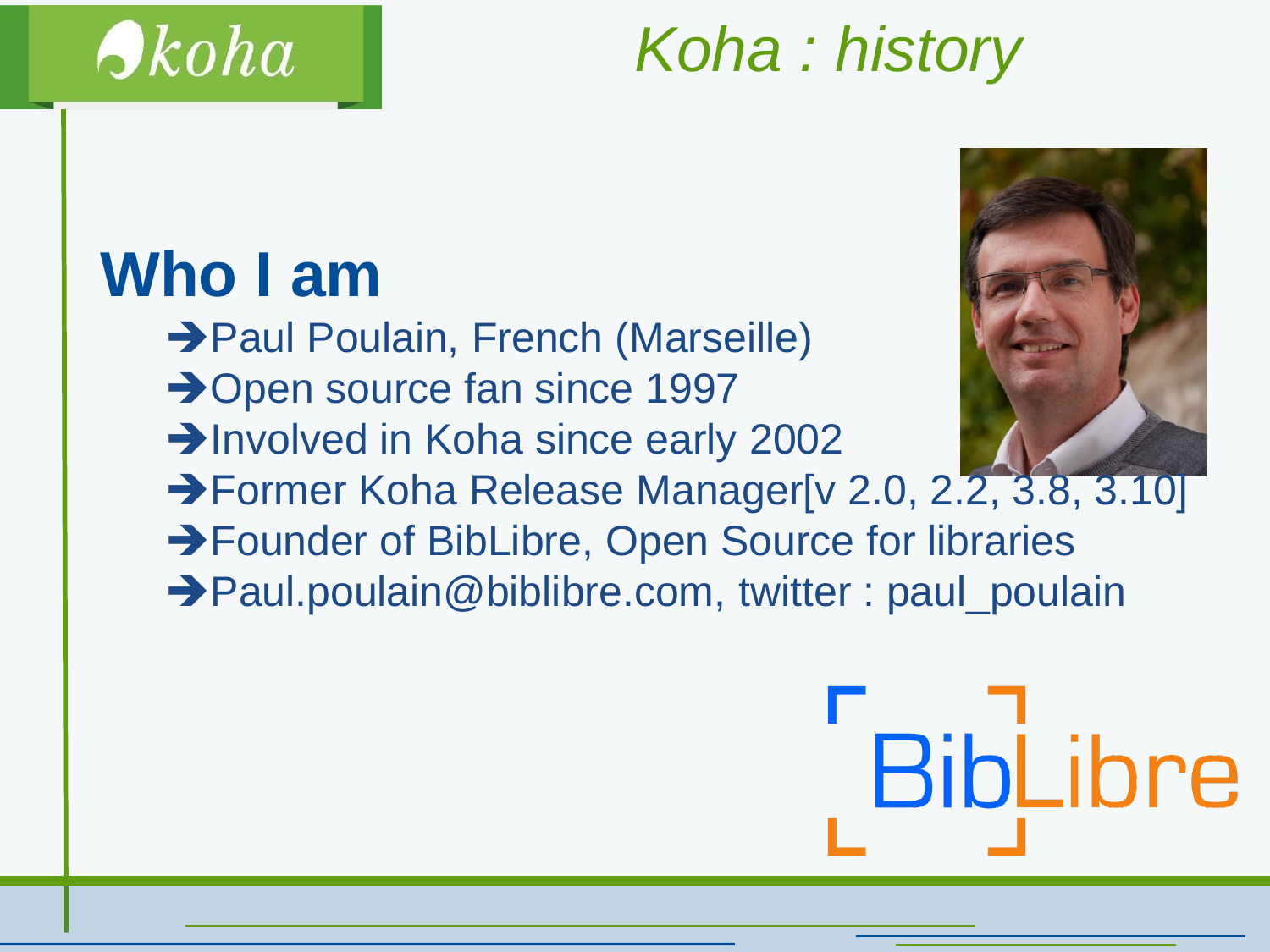

*Koha : history*

# **2 additional informations: Yes: I'm tall (1.94m) No: I don't play basket ball**



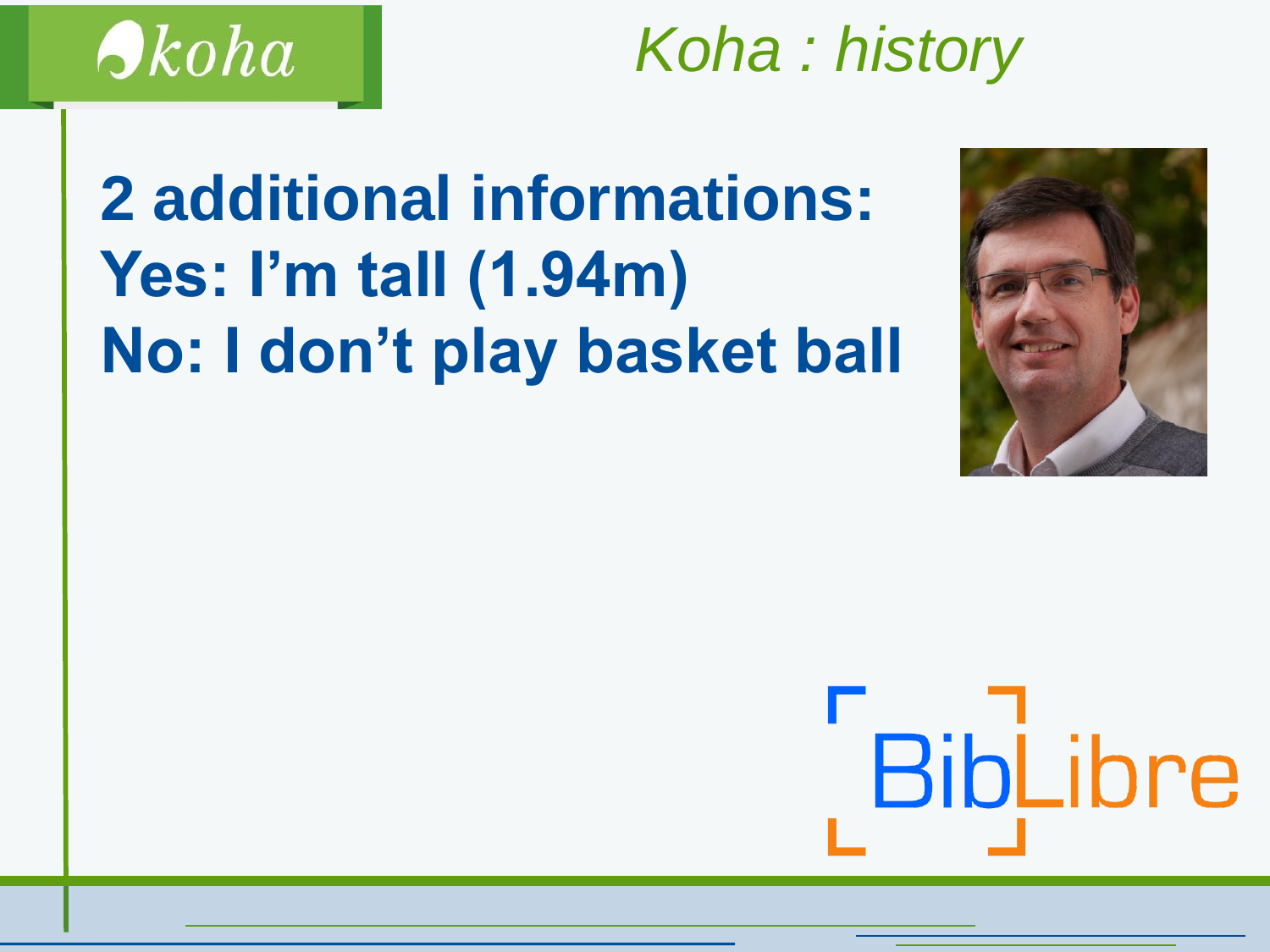#### *1999-09: the origin*

**Some kiwis and a y2k bug** → HLT Horowhenua Library Trust, in New Zealand  $\rightarrow$  has a system with a y2k bug  $\rightarrow$  Need low prices → Need to work on a dialup line **→ Easy to use for volunteers What Koha means ? → Gift, contribution, Maori term (reference : http://journal.code4lib.org/articles/1638)**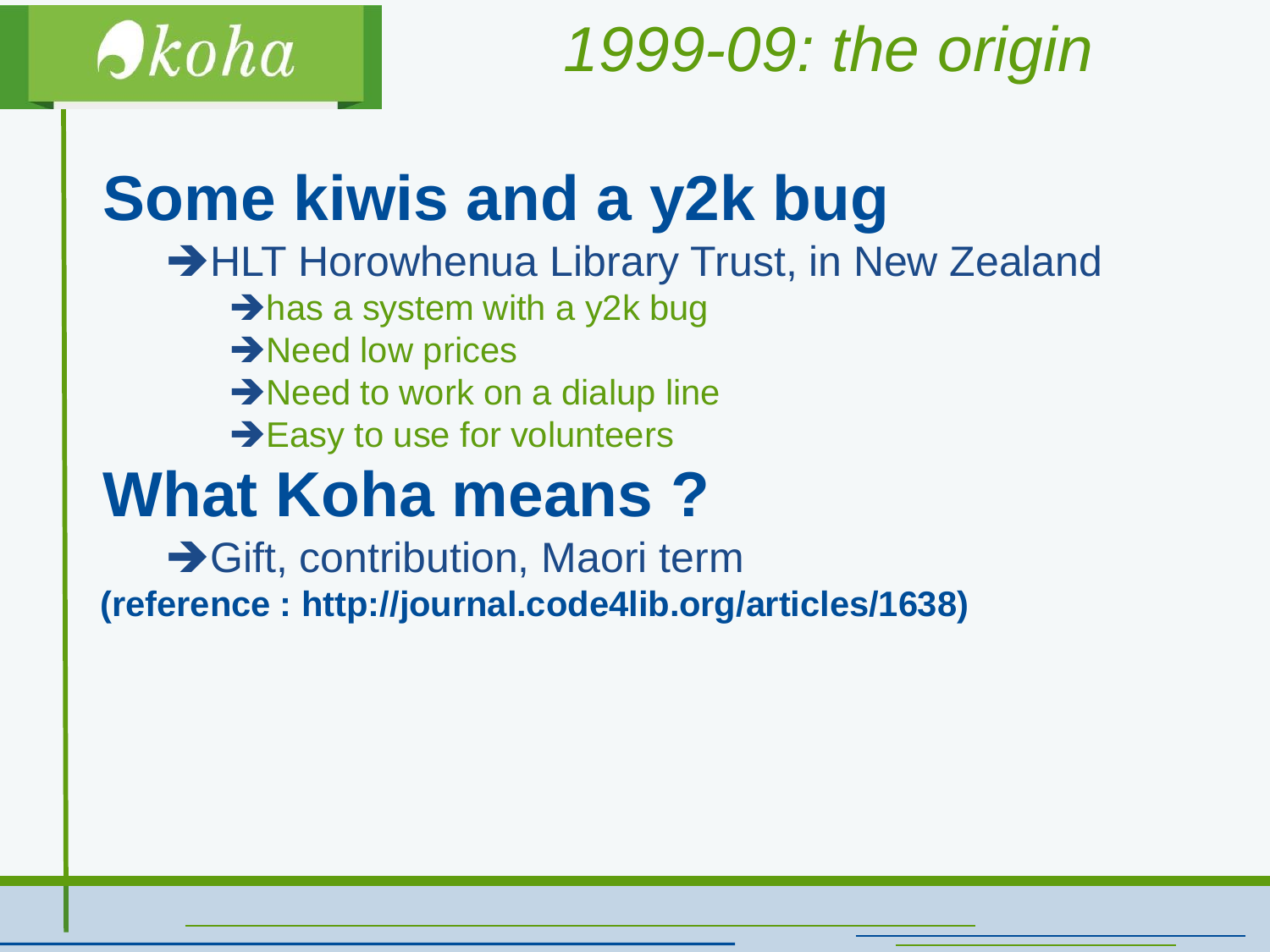#### *1999-09: the origin*

**Katipo, (a « web company »)**  $\rightarrow$  start working on a full web ILS **→ Work start on sep, 99** → Limited functional requirements (no serials, no acq, ...)  $\rightarrow$  Not full web in fact : circ was a vt100 app Agile development before Agile methods exists ! **→ Team leader : Chris Cormack**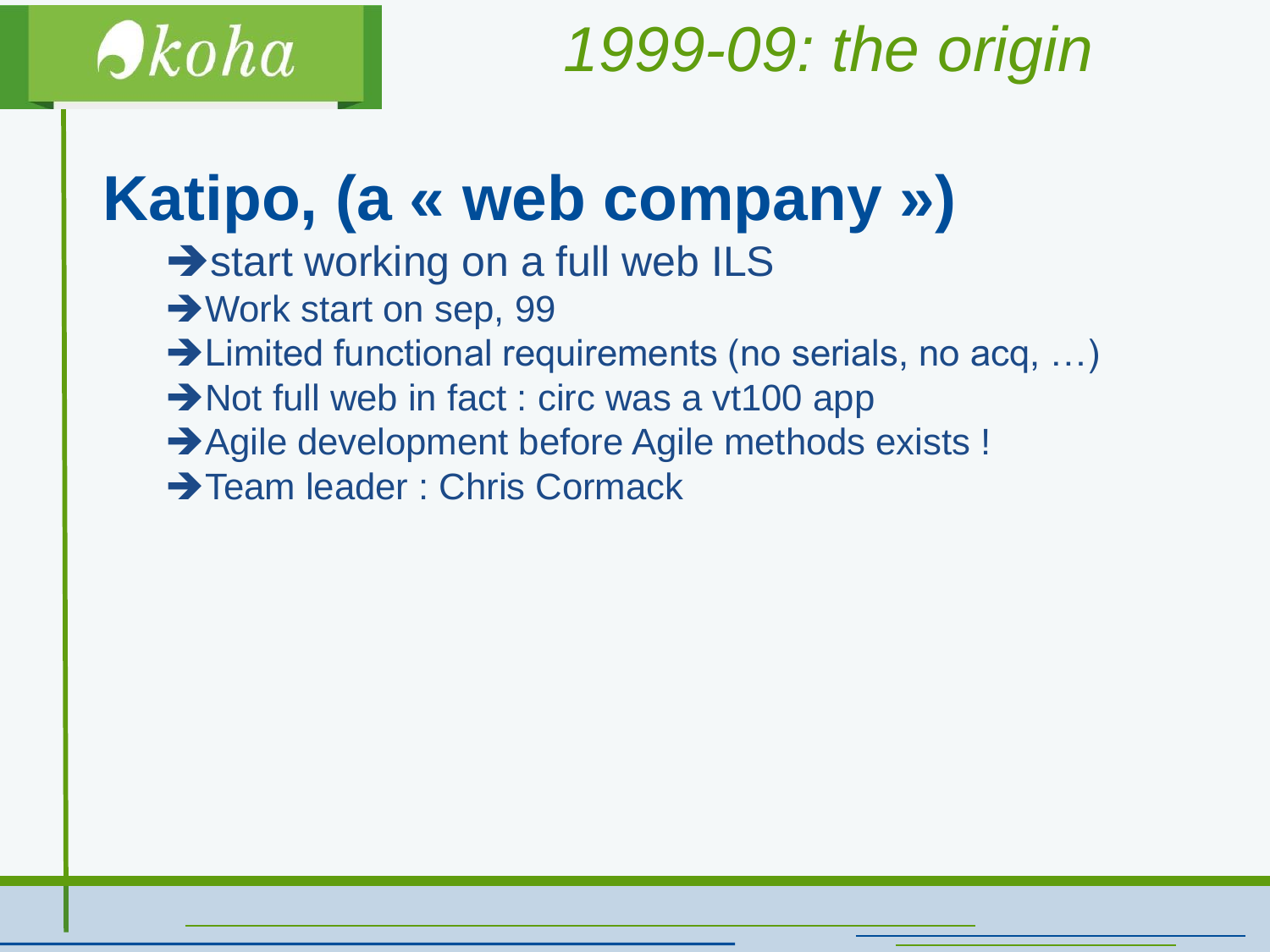*2000-01: the origin*

#### **1 st version delivered on time** HHT goes live with koha 1.0.0 on 2000, january 2 nd  $\rightarrow$  1 full-web ILS **Katipo is not a product vendor company → Releasing Koha as OpenSource**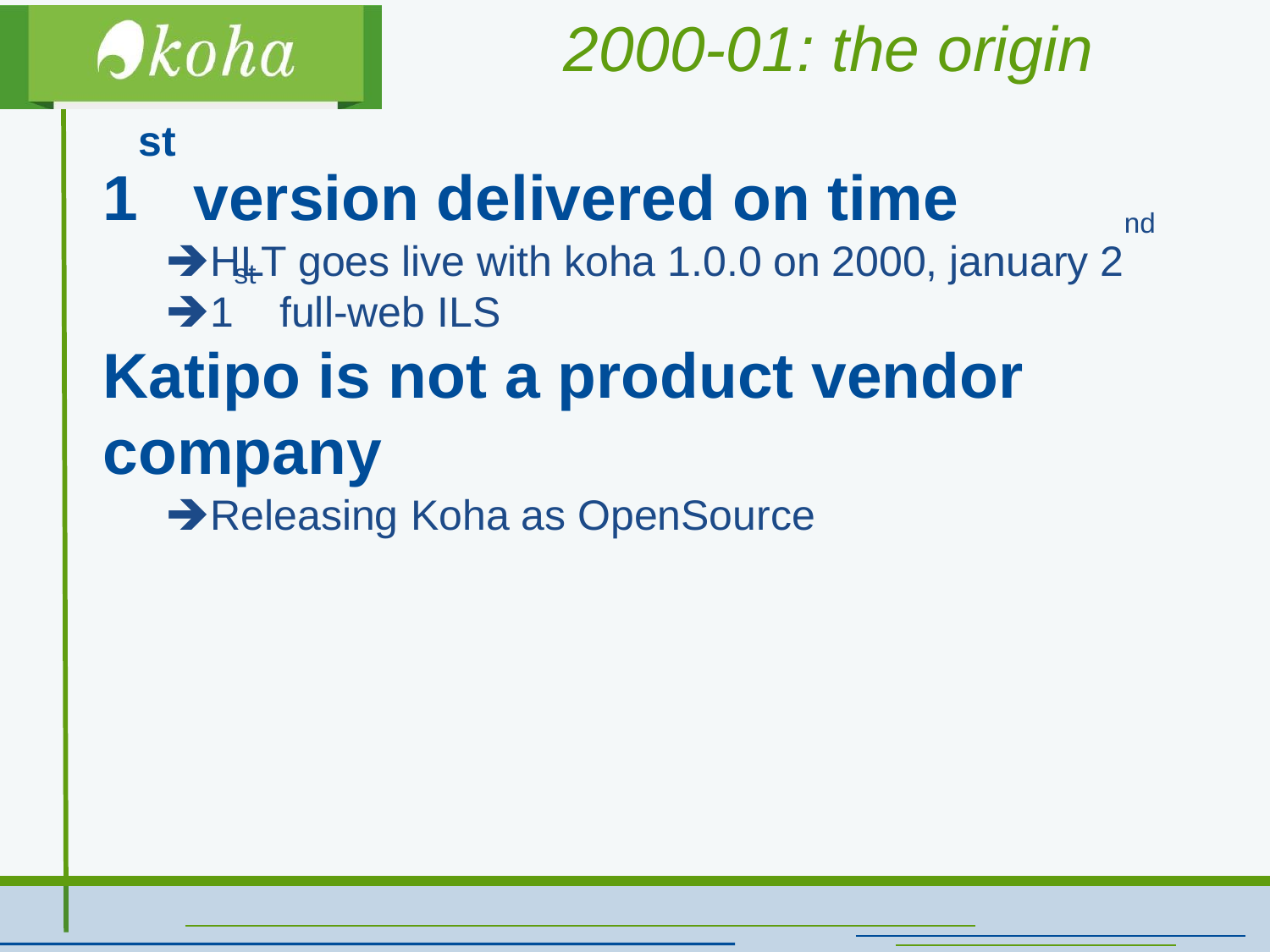#### *2000-09: First version released*  $\boldsymbol{\beta}$ koha

#### **st**

**1**

# **public release after :**

- $\rightarrow$  Some sleep for the developers
- $\rightarrow$  Some bugfixes for the software
- Some work on the web for the rest of the worl[dwww.koha.org](http://www.koha.org/) Website, Project created on **SourceForge**

### **New developers :**

→ Glen Stewart (1 patch not from Katipo) → Steve Tonnesen (web based circulation)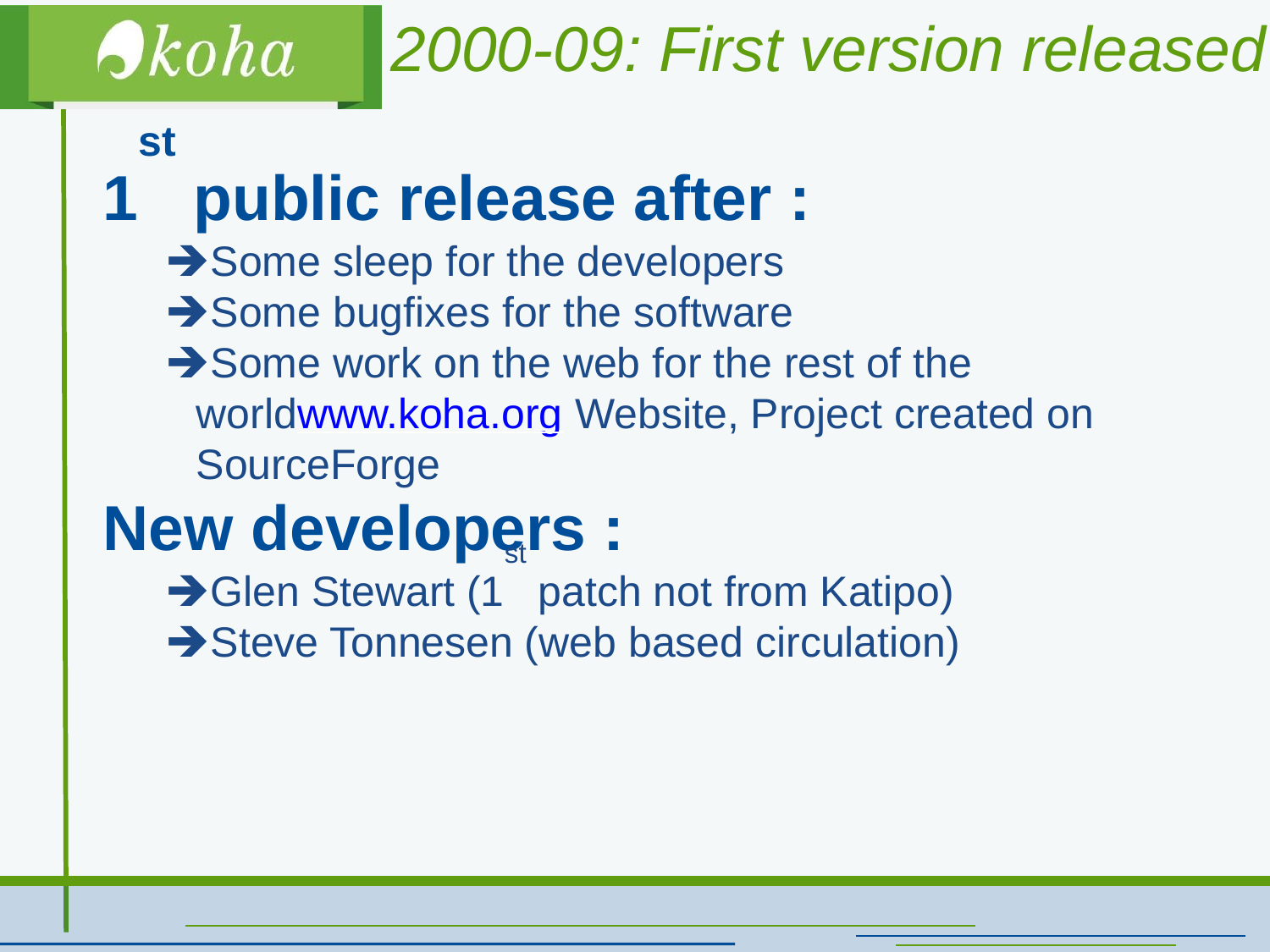#### *2001-05: non english newcomers*

**1 st non english developer** → Pawel Skuza (Poland) st<sup>></sup>Probably 1 non "english" library **1 French developer & user:** 

→ Paul Poulain (jan 2002) for the Dombes Abbey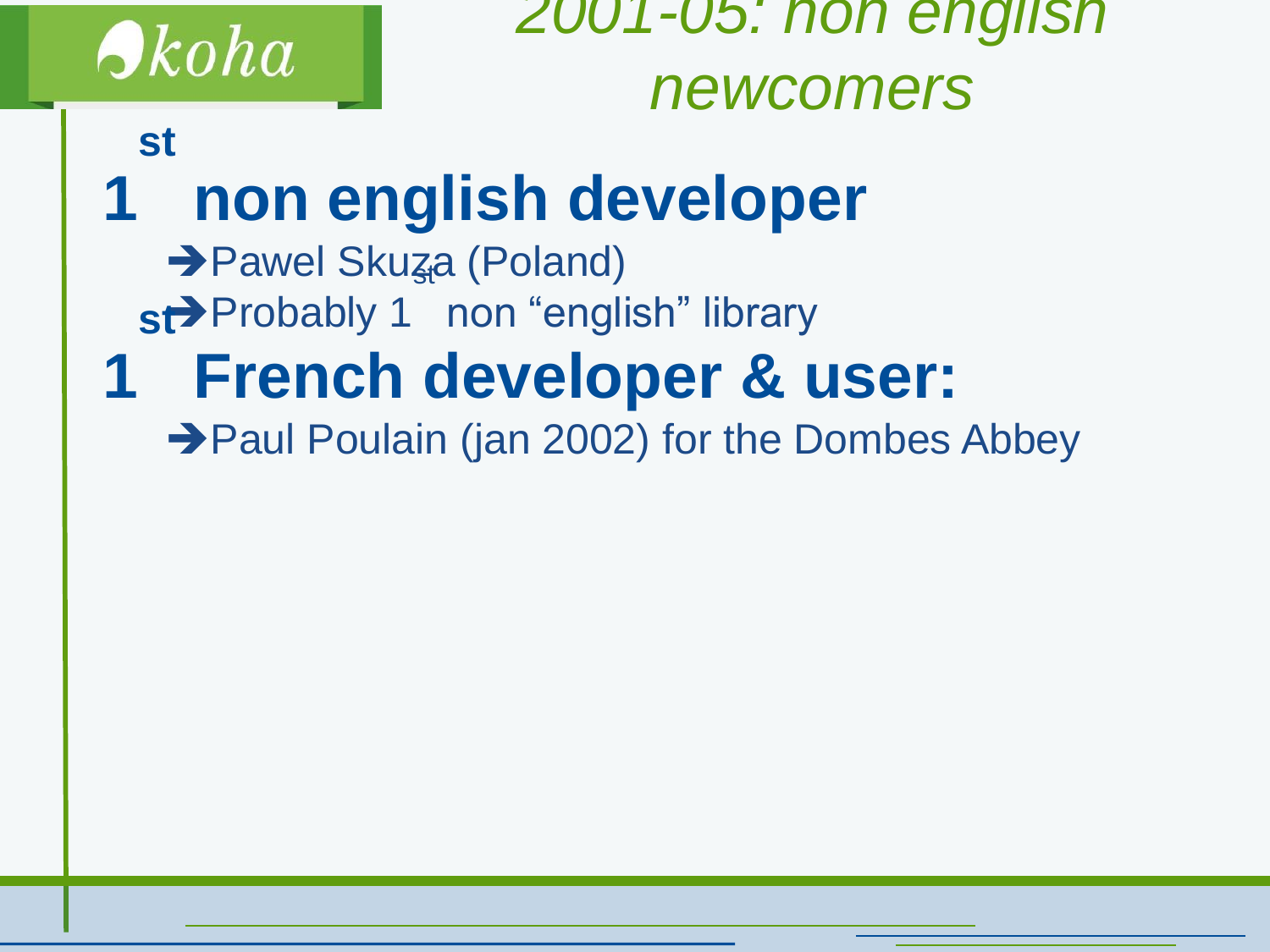#### *2002: the expansion*

 $\rightarrow$ Koha 1.2 released **→ Wiki launched**  $\rightarrow$  Bugzilla launched  $\rightarrow$  2 major problems to fix → Translating Koha: Move to HTML:: Template decided MARC standards : Adding MARC support decided (1st sponsoring outside from HLT -Nelsonville Public Library-) th → 17 committer at the end of the year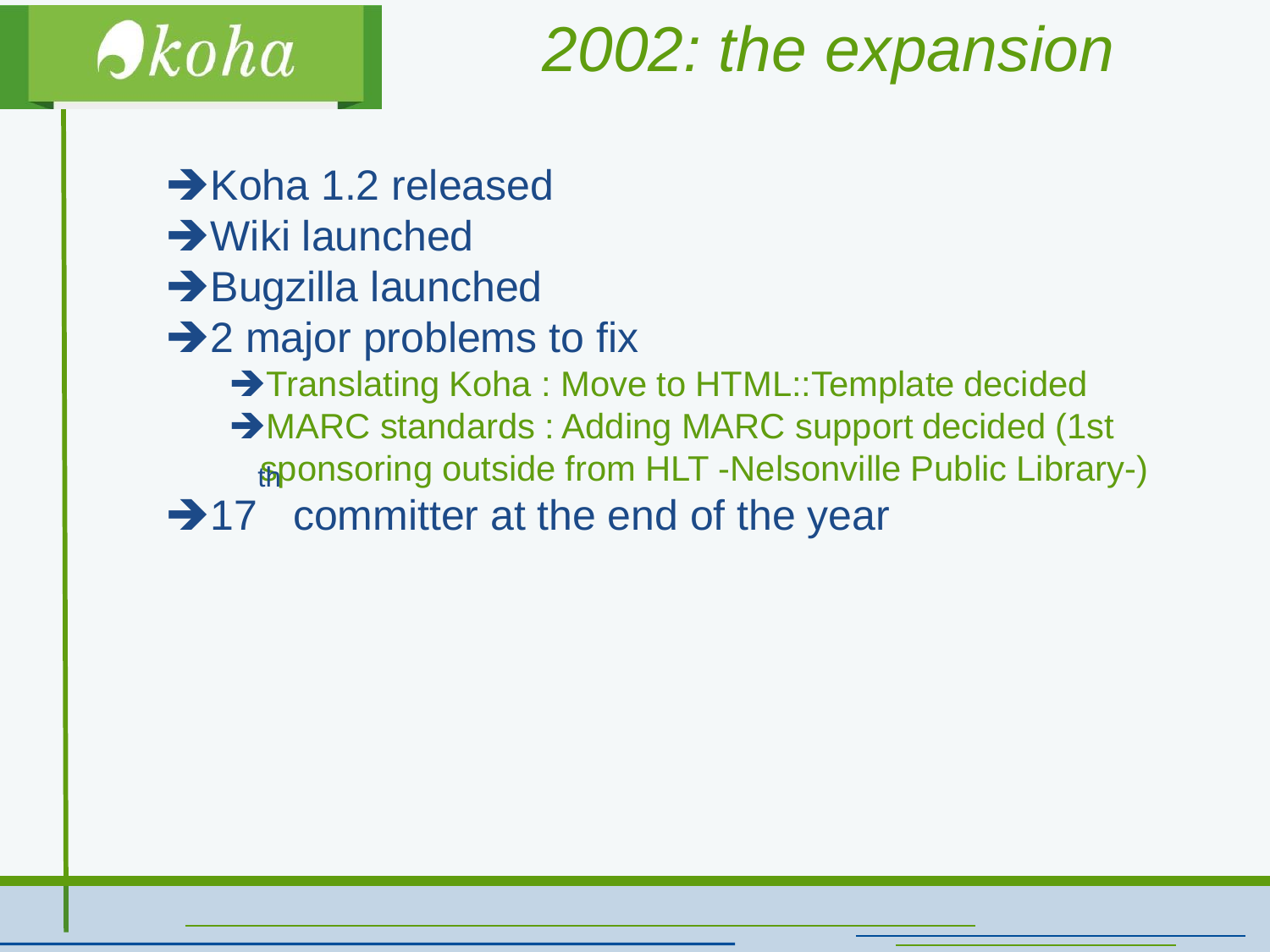### *2002 : the need for a structure*

### **International software,**

 $\rightarrow$  hacked « 24/7 », by ppl all around the world. It's time to add some organization !

#### **First elected team**

Kaitiaki : our Guardian : Pat Eyler Release Manager: for next version 2.0 : Paul Poulain → Release Maintainer : for current v1.2 : Chris Cormack → QA manager : Ingrid, then no-one ◆ Doc manager : Nicolas Rosasco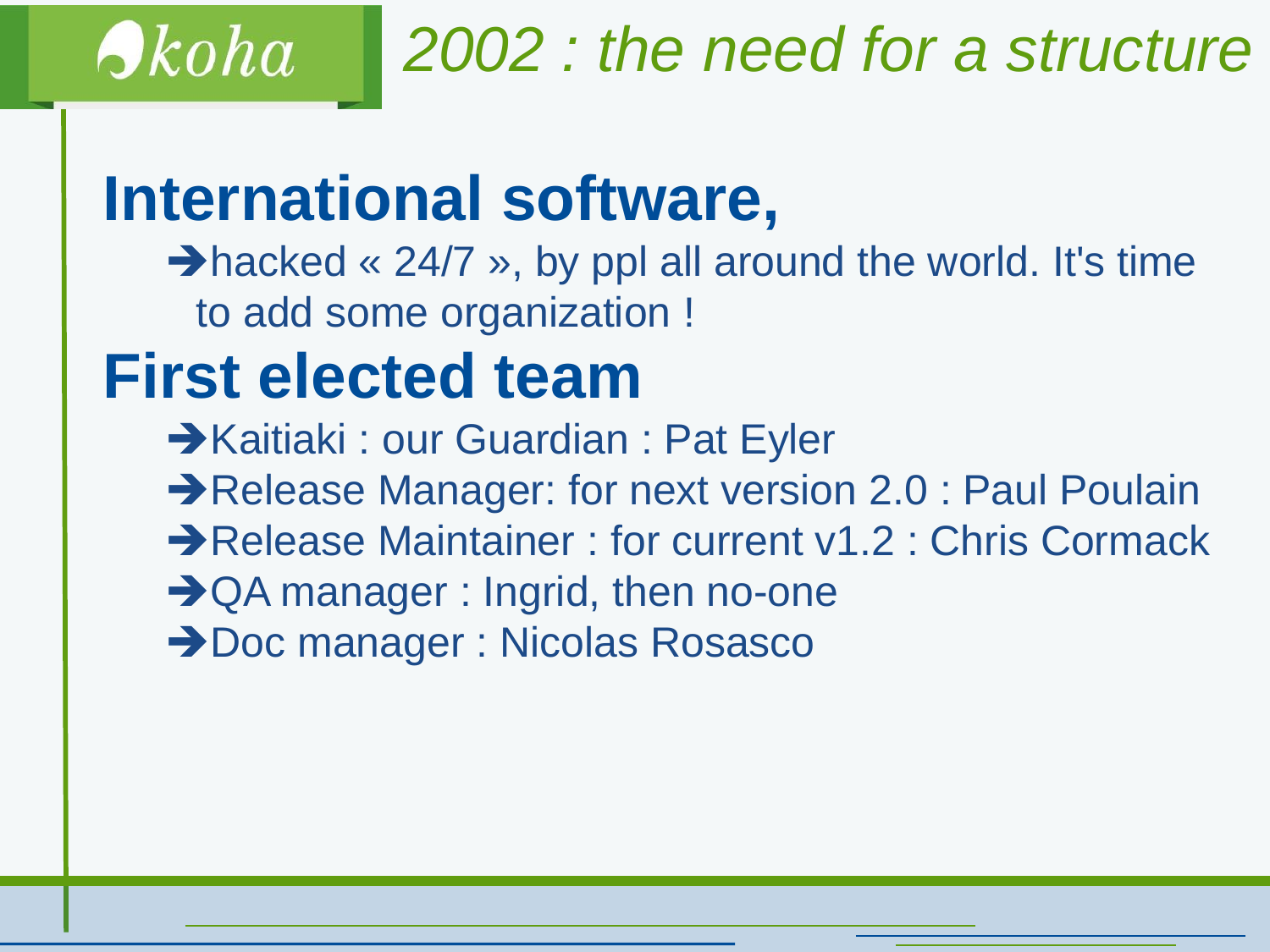### *2003-2005: strengthening*

### **New functionalities like**

- → MARC support (incl authorities)
- $\rightarrow$ Serials
- $\rightarrow$  Stats
- **→ Advanced OPAC**
- $\rightarrow$ Bulkimport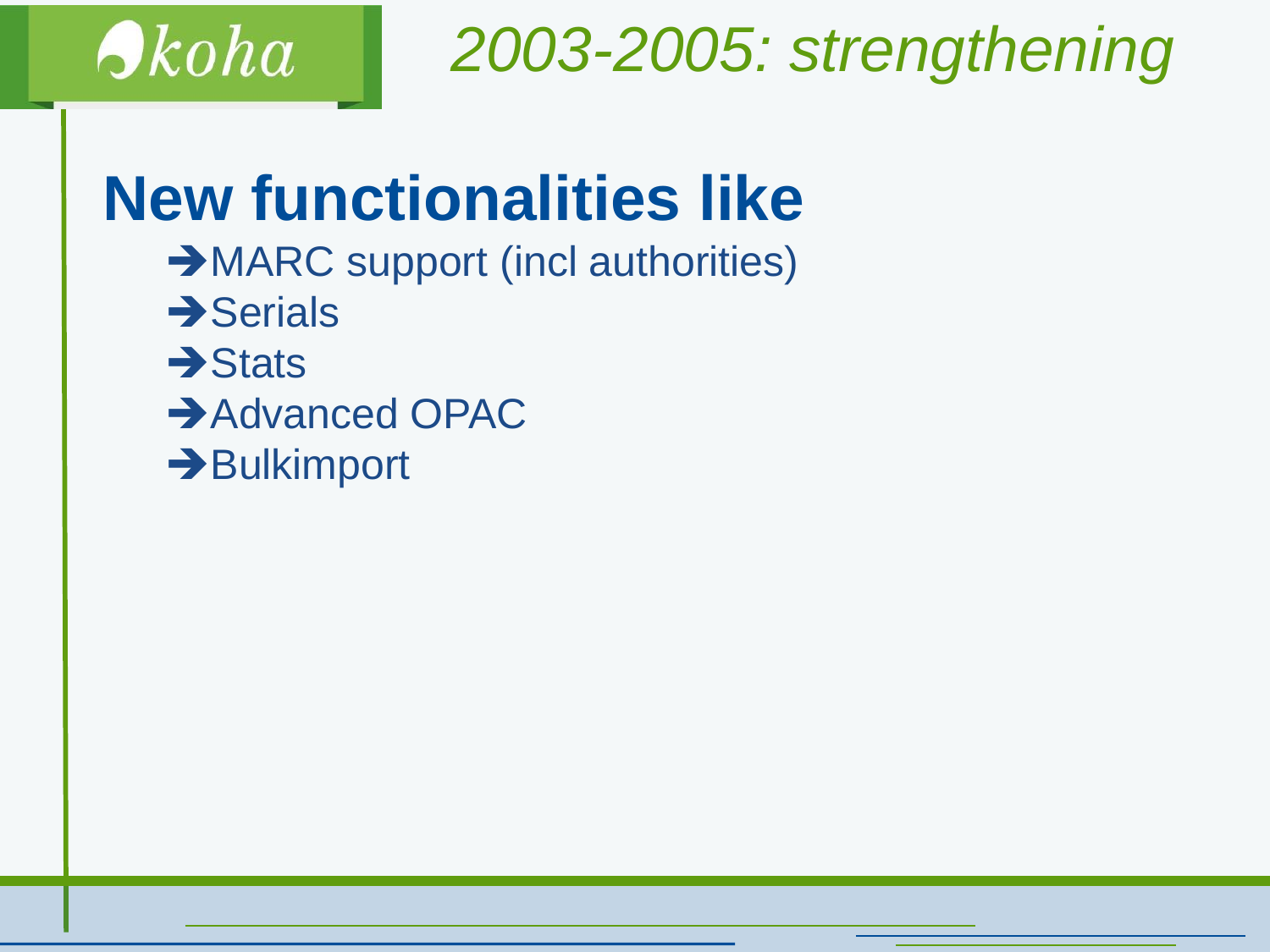#### *2003-2005 : New team*

#### **Team elected in 2003 :**

**→ Kaitiaki : Rachel Hamilton** Release Manager 2.4/3.0 : Joshua Ferraro **→ Release Maintainer 2.2 : Paul Poulain** → QA manager : Pierrick Le Gall, then no-one → Doc manager : Stephen Hedges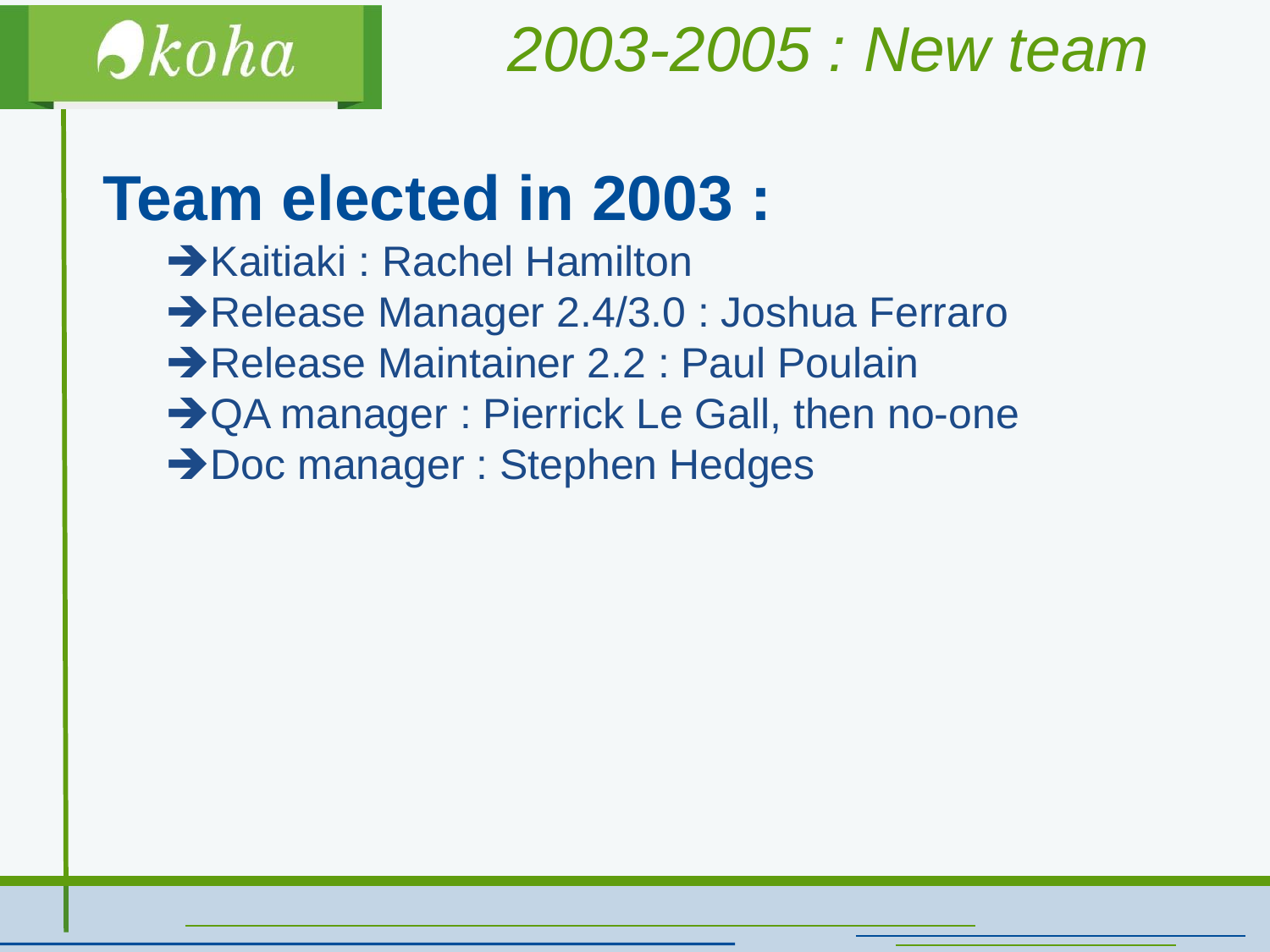*2006-2007 : road to 3.0*

#### **The SQL MARC structure is limited, and can't deal efficiently with large size catalogues (+300k items)** → Deciding to adopt a seach engine (zebra) **First KohaCon in France (KohaCon06)** → 3 days user conference (more than 120 attendees, in Paris)

→5 days hackfest (15 developers from 4 countries, in Marseille)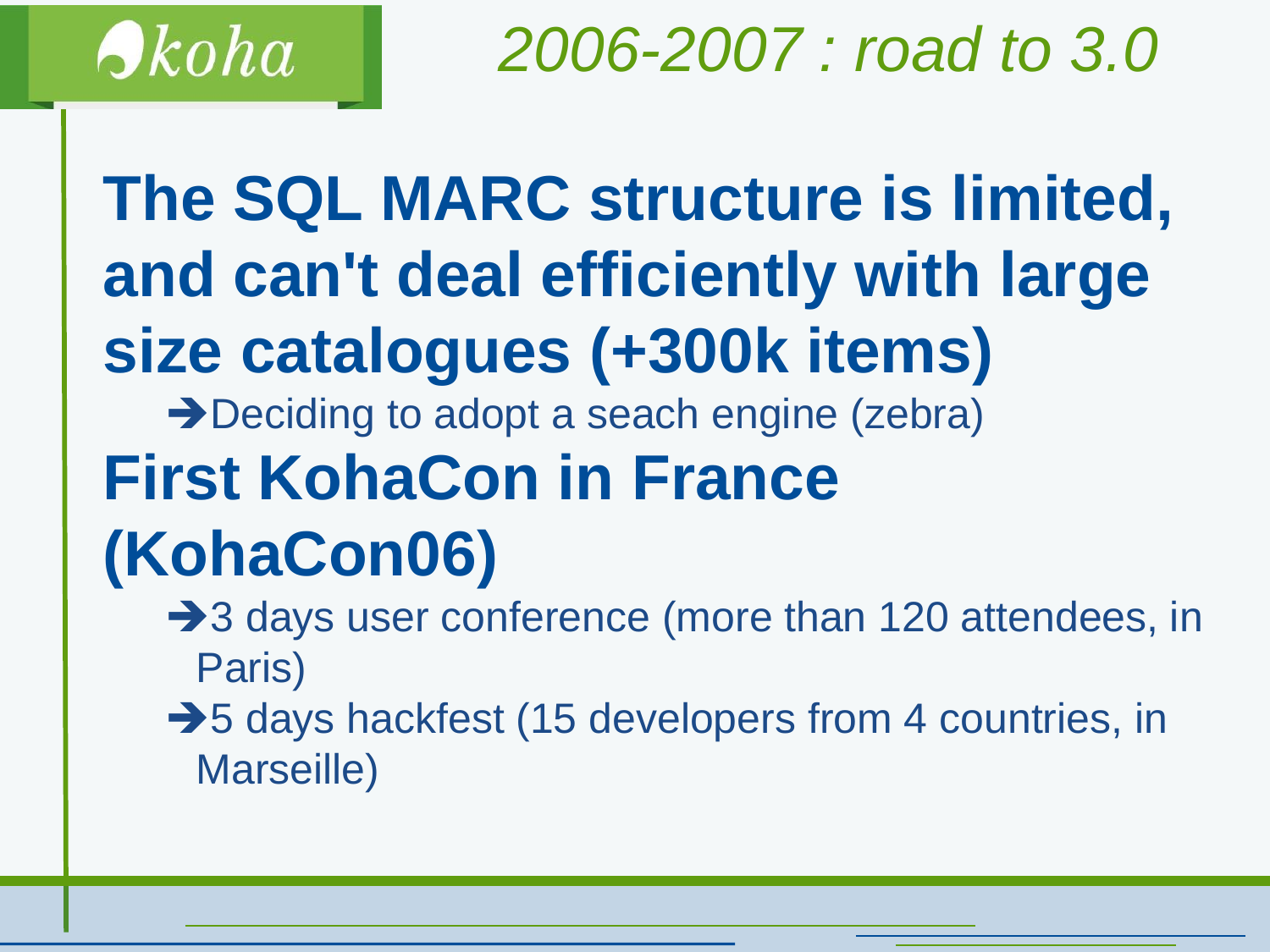#### *2006-2007 : road to 3.0*

### **Changing tools :**

- → Moving from sourceforge/CVS to savannah/CVS then git
- **→ Mailing lists on lists.koha.org**
- French website ([www.koha-fr.org\)](http://www.koha-fr.org/)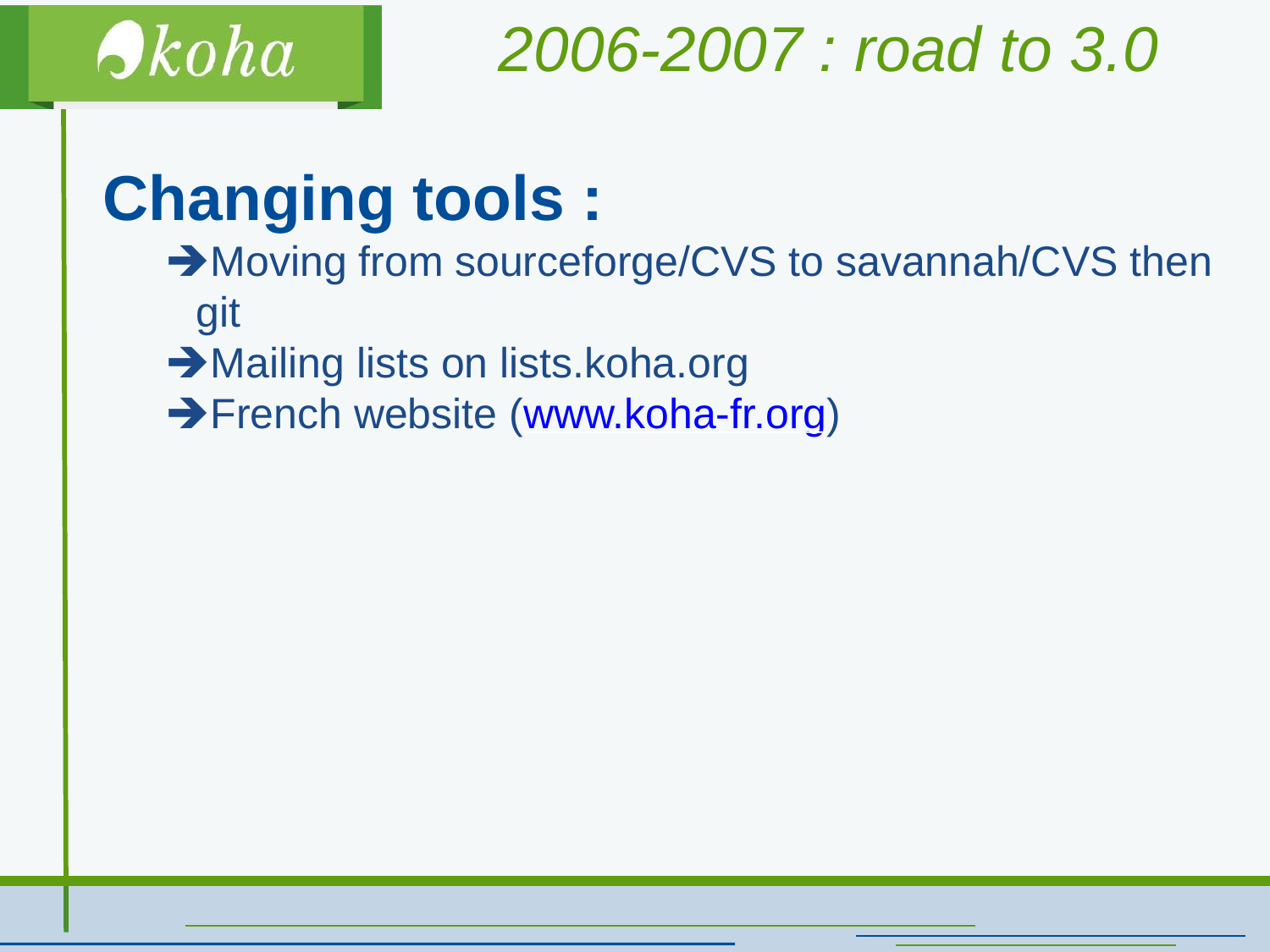

#### *2008-9: Open Source is stronger*

## **In 2008-2009, Koha faced a trouble. In a few words :**

- → In 2007, LibLime bought Katipo Koha activity & domain name
- A company called PTFS does some business in US around Koha. LibLime cries for danger
- **→ Something happens at LibLime and they don't share** any more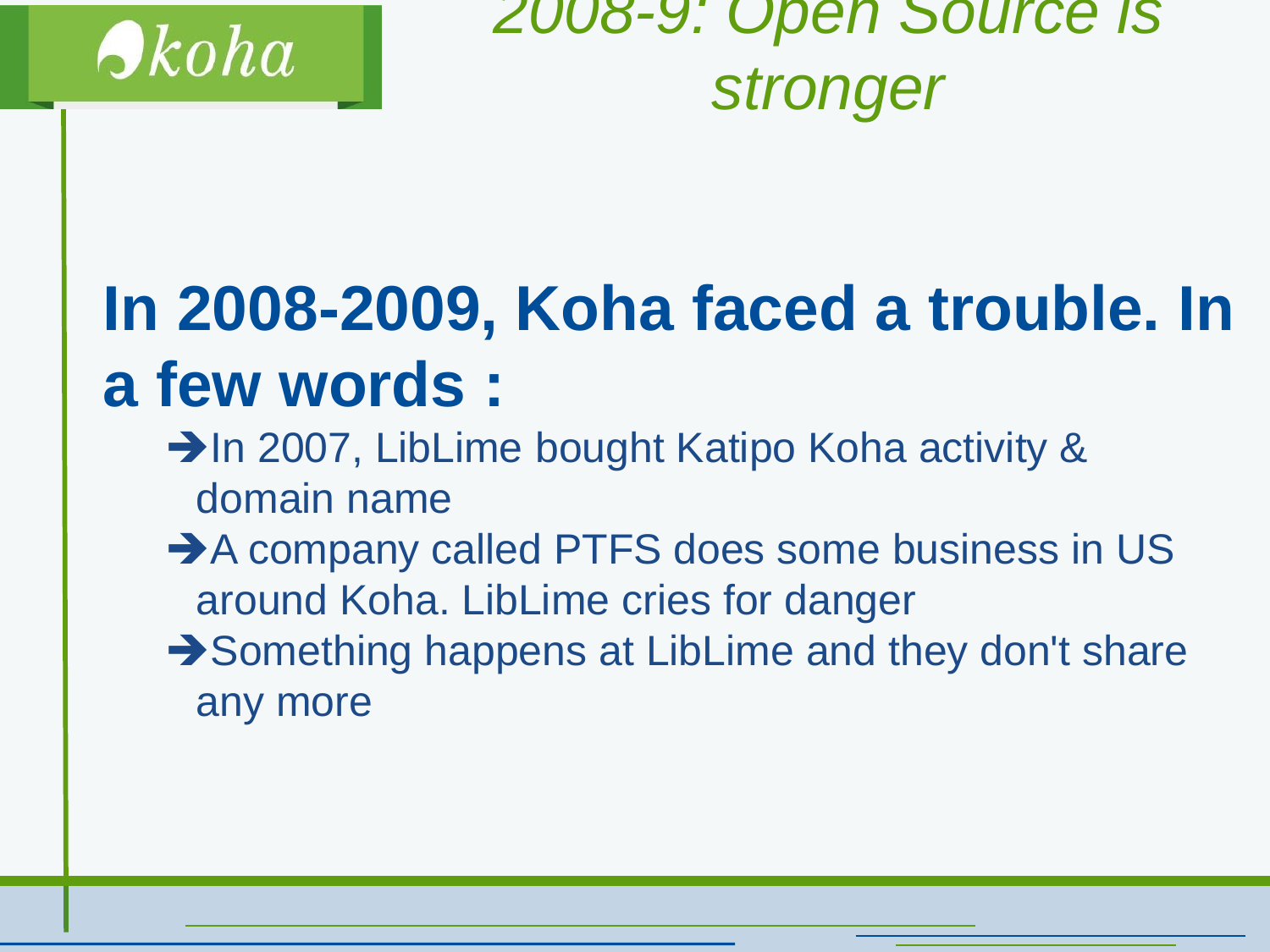

#### *2008-9: Open Source is stronger*

 $\rightarrow$  A lot of LibLime developers resign → LibLime announces « LibLime Enterprise Koha », hosted only, source-code is not shared, the community no longer has access to Koha.org domain & tools → PTFS buy LibLime. It's now PTFS/LibLime (early 2010)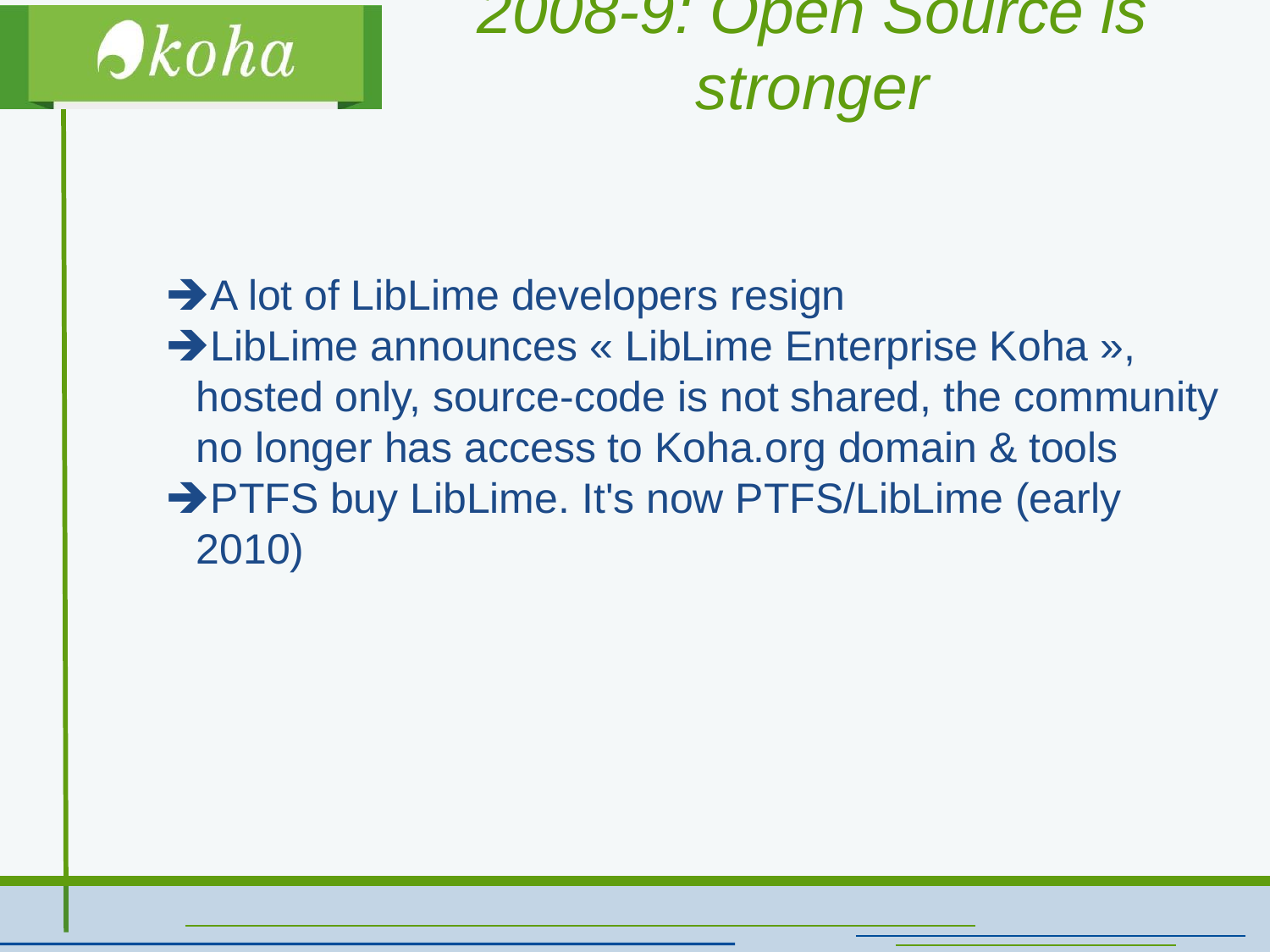#### *2008-9: Open Source is stronger*

### **Open Source is better (for users):**

→ No-one can « steal » the software. It's a « common good » That's a huge guarantee for libraries/users ! The software evolution doesn't depend on a single company success or decision !

### **Consequences of this crisis :**

→ For users (libraries) : nothing (a delay in releases)  $\rightarrow$  For developers : we spent a lot of time dealing with those problems. But we have learnt a lot of things.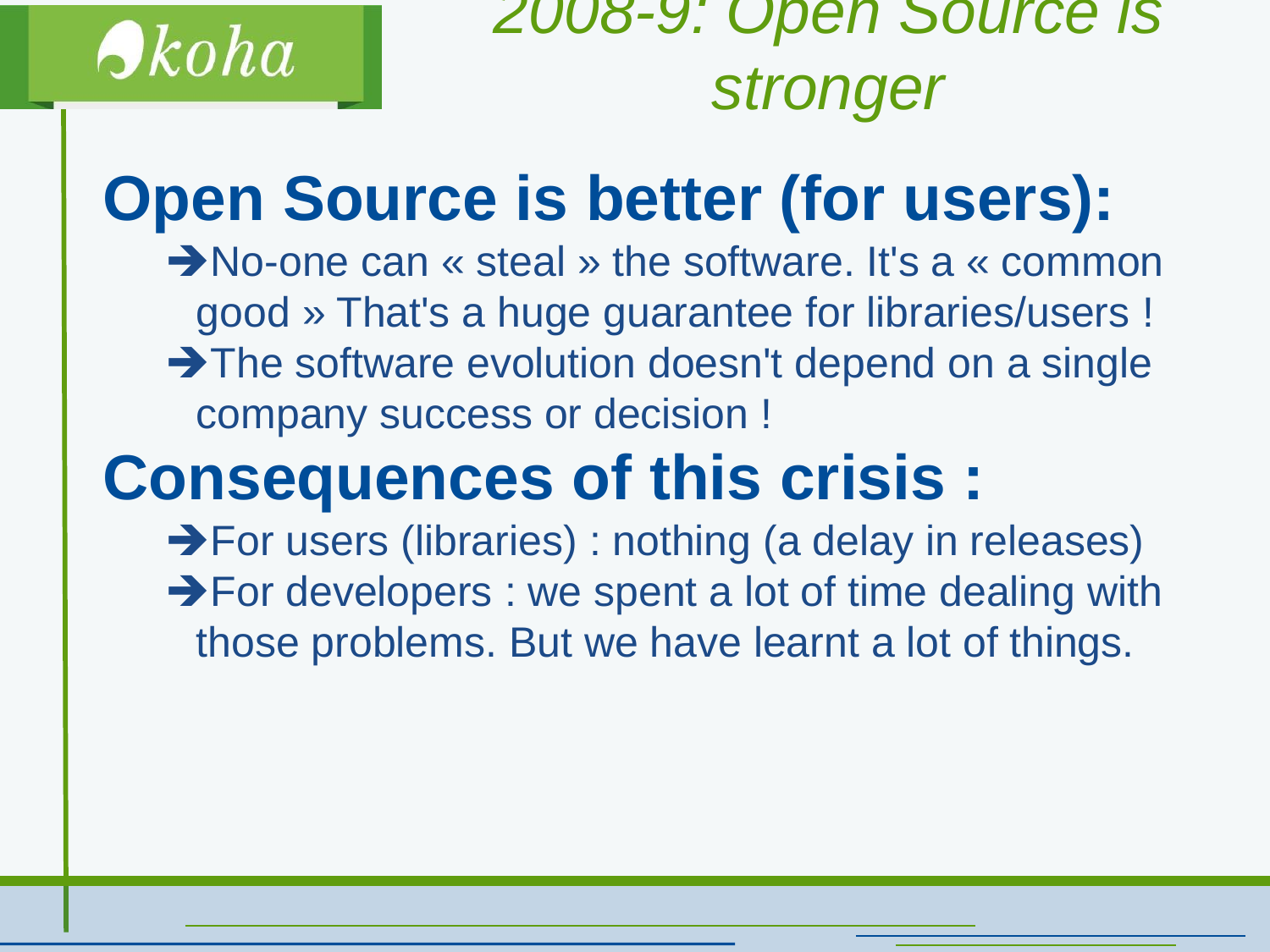### *2010 : back to hacking*

### **End of the crisis**

- **→ Decision to move to koha-community.org, with all our** tools (Jan 2010)
- ptfs-liblime and community ignore each other
- At least 90 libraries have switched from Koha, support by PTFS to Koha, support by someone else in 2011

## **IPONZ decision in 2013**

Liblime/PTFS trademark application rejected ◆ Costs awarded to Te Horowhenua Trust and Catalyst  $\rightarrow$  Trademark awarded to Te Horowhenua Trust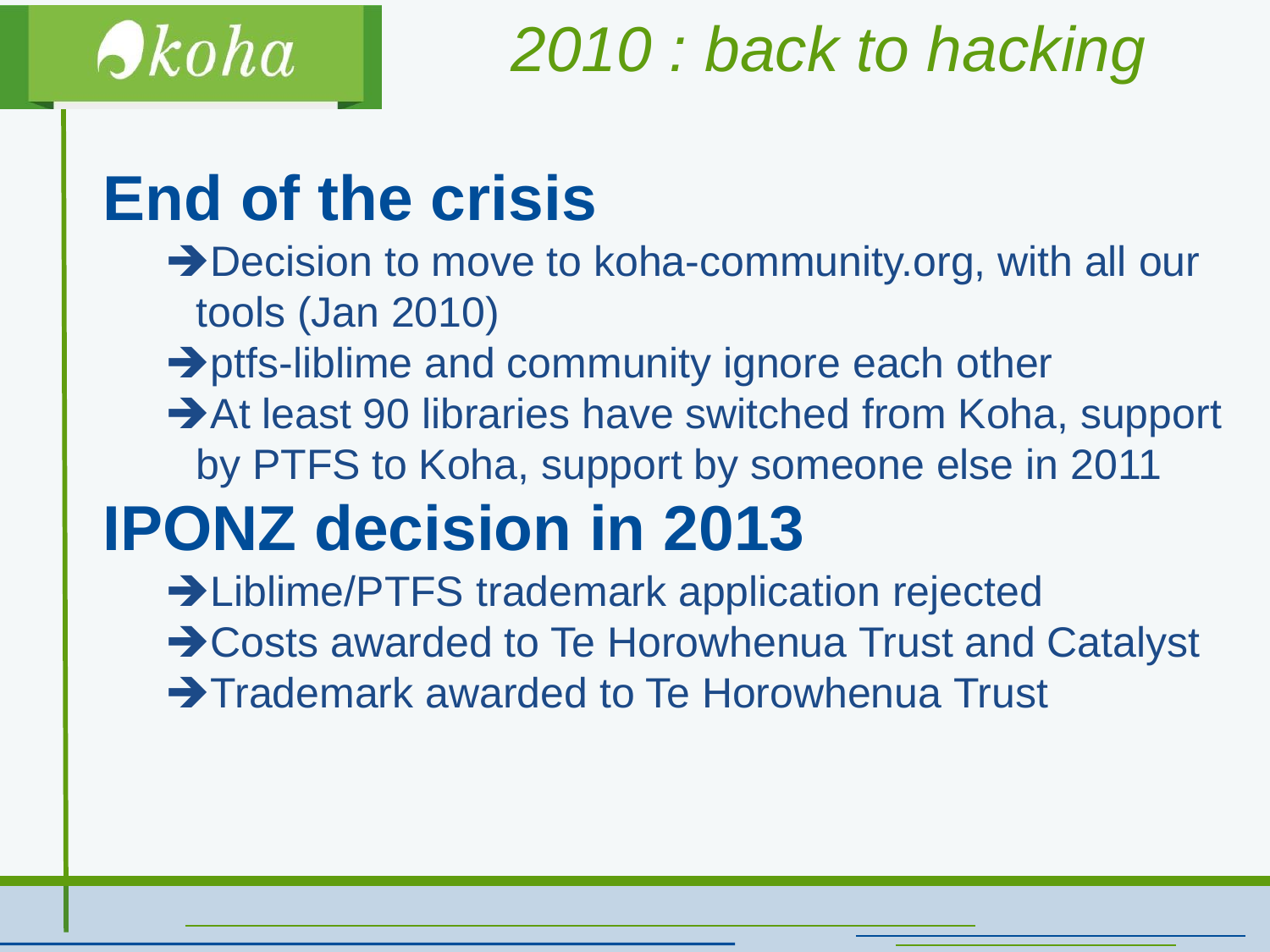### *2010: back to hacking*

# **2010 and 2011 workflow changes**

- → Monthly IRC meeting
- Well defined patch workflow
- → QA manager position filled !
- **→ Many new contributors**

#### **It's time for a new start :**

- $\rightarrow$  the team is highly motivated,
- $\rightarrow$  there are exciting things to do,
- $\rightarrow$  there are more and more users that uses Koha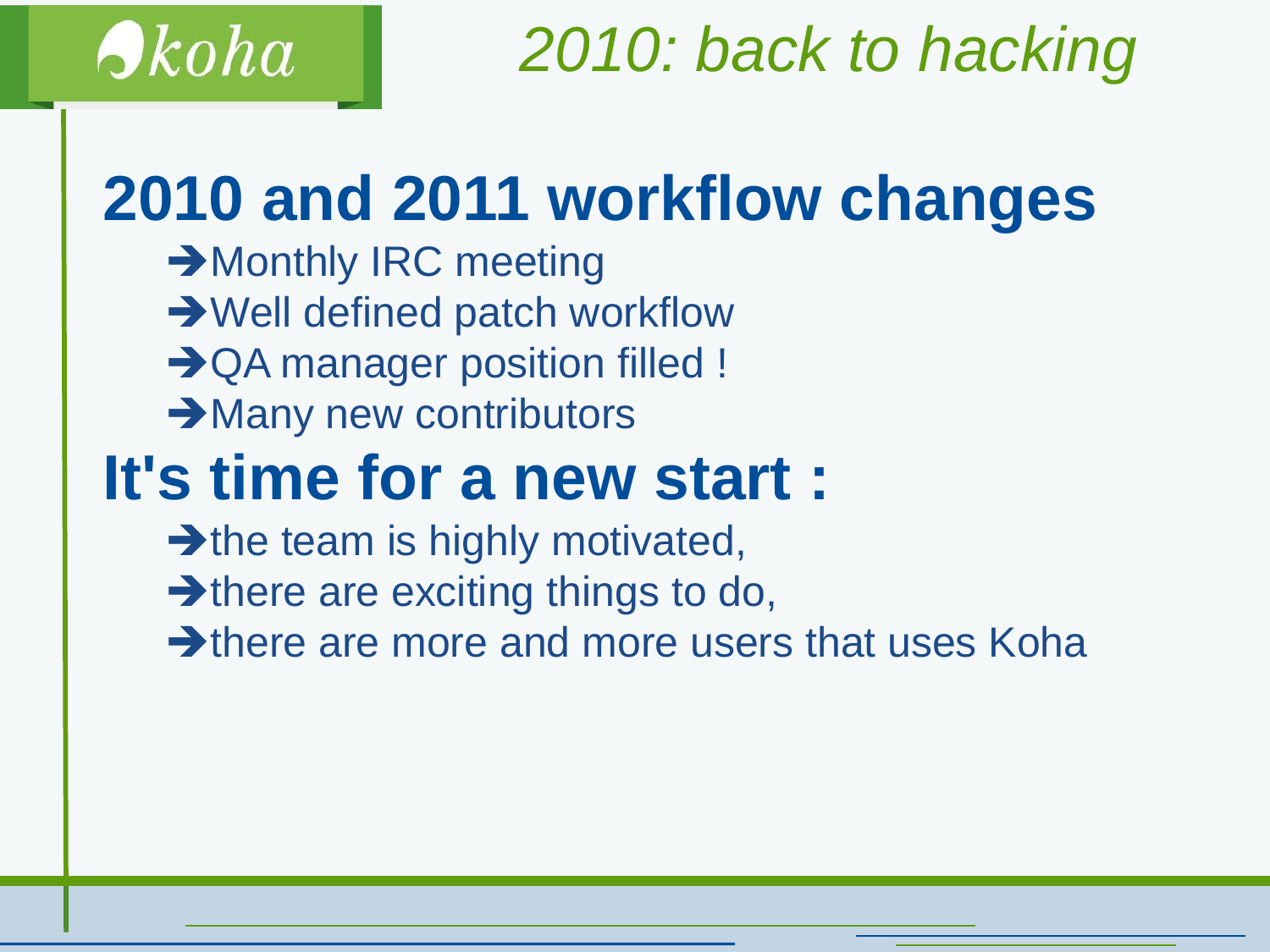### *2010: back to hacking*

**KohaCon every year** → KohaCon09 USA (Plano, TX), → KohaCon10 NZ (Wellington), → KohaCon11 India (Pune), → KohaCon12 UK (Edinburgh), → KohaCon13 USA (Reno, NV), → KohaCon14 Argentina (Cordoba), → KohaCon15 Nigeria (Ibadan), → KohaCon16 Greece (Thessaloniki), → KohaCon17Philippines (Manila)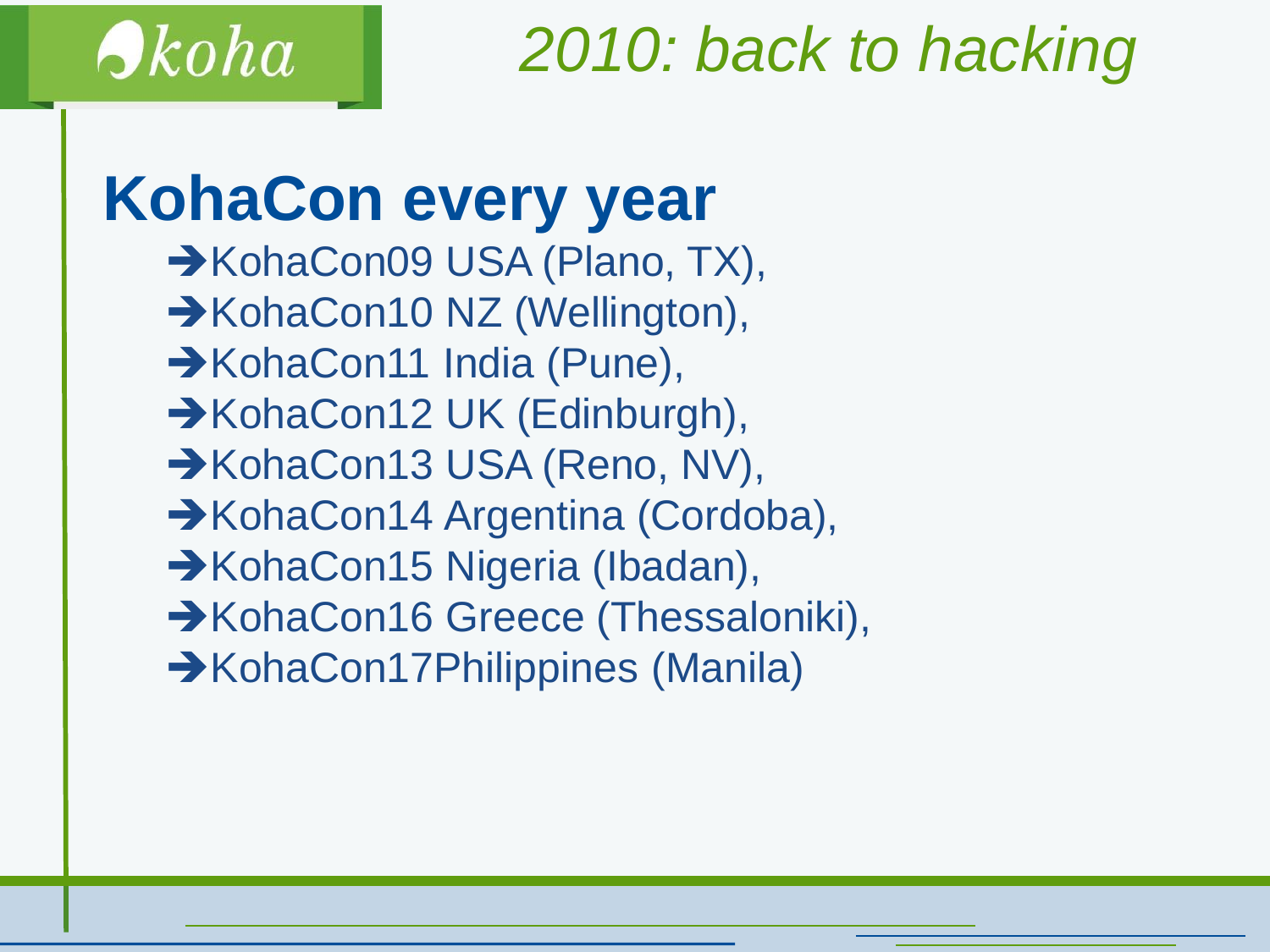*2011: versions 3.4 and 3.6*

# **Koha 3.4 was the 1st "time based release" (april 2011, Chris RM)**

- **→ Normarc support**
- $\rightarrow$  Fast add biblio
- → Switch from H::T::P to T::T for template (presentation)
- $\rightarrow$  Item removed from bibliographic MARC record

# **Koha 3.6 (oct 2011, Chris RM)**

- **→ Easier analytics record**
- → 365 bugfixes & improvement from 3.4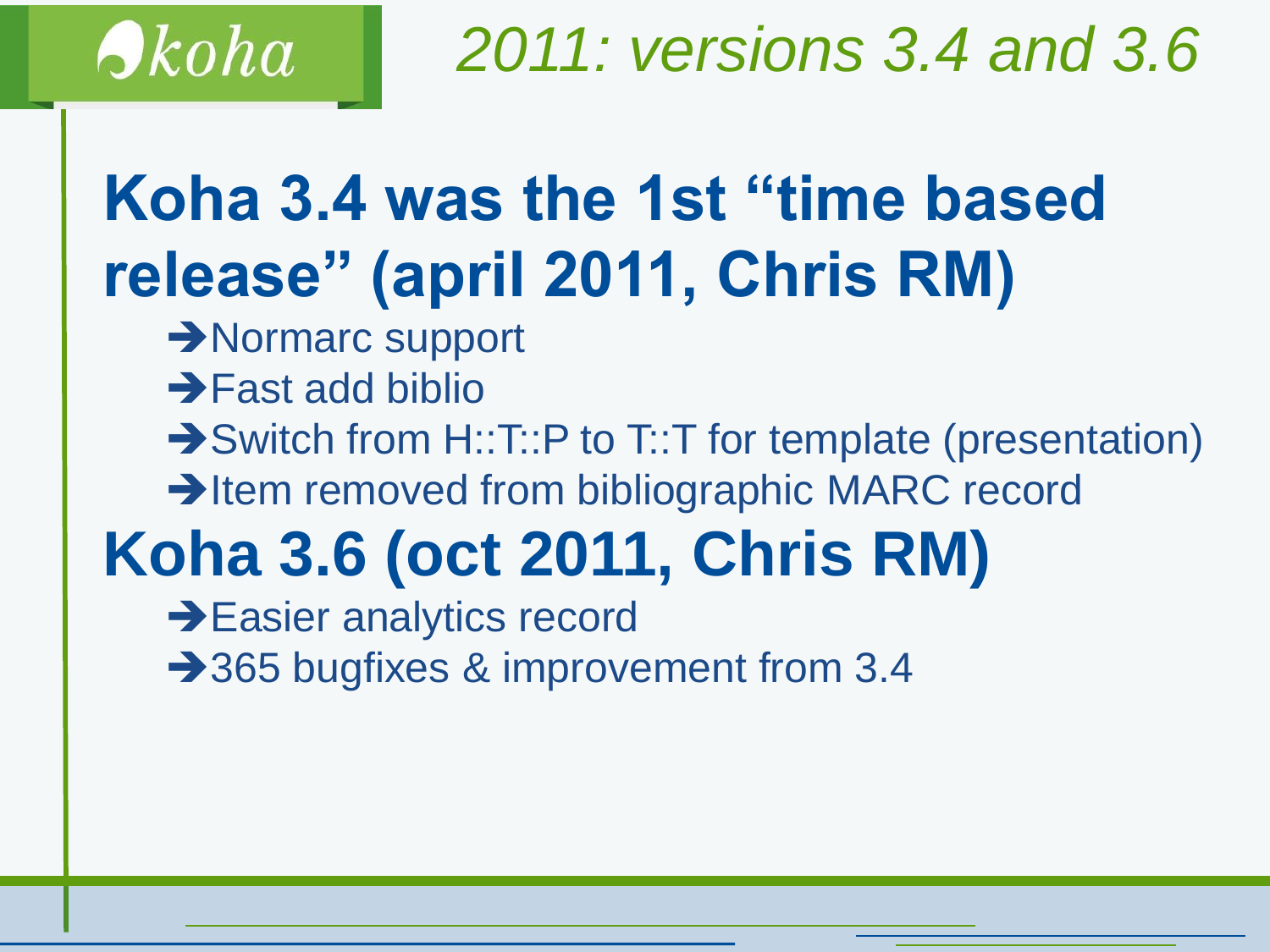### *2012: version 3.8 and 3.10*

# **Koha 3.8 (april 2012, Paul RM)**

- **→ Hourly loans** Firefox offline circulation module (KOCT)  $\rightarrow$  New staff interface  $\rightarrow$  130 enhancements ( + fixes)
- **→71 different developers**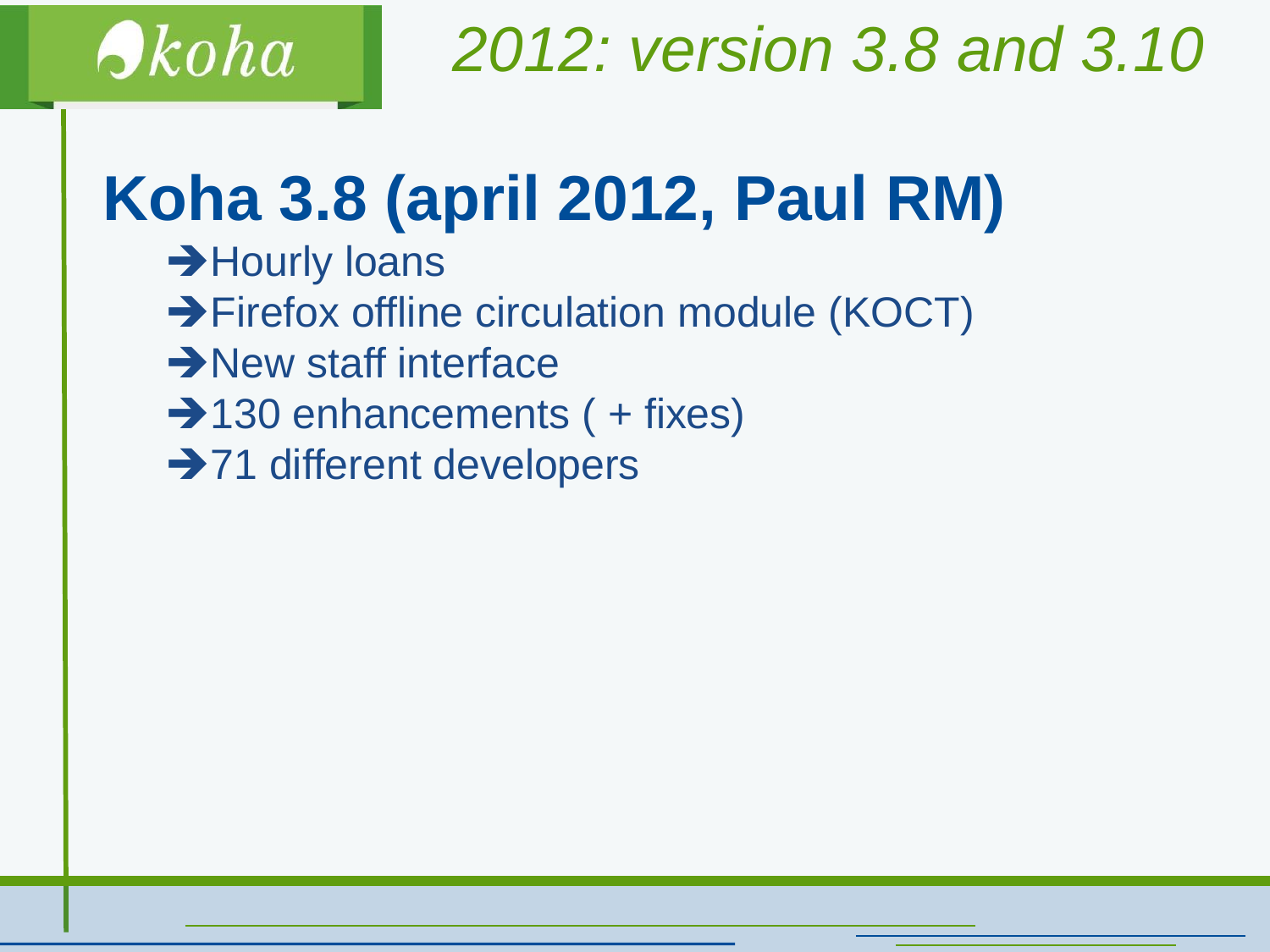*2012: version 3.8 and 3.10*

# **Koha 3.10 (nov 2012, Paul RM)**

- → Plack (1 steps)
- → Responsive design OPAC
- → 160 enhancements & new features, 433 fixes (since 3.8.0)
- **→ Enhancement description document is 43 pages**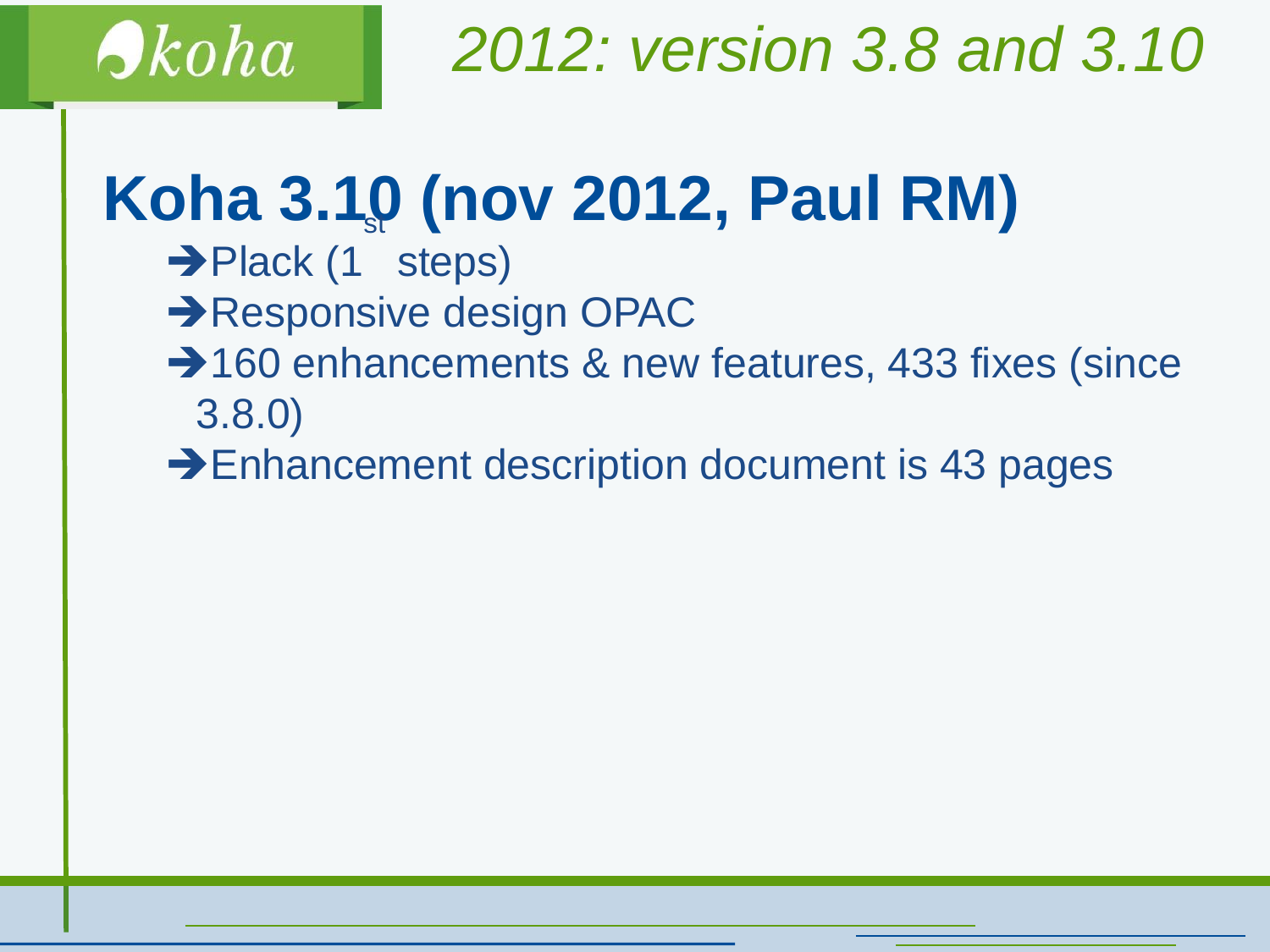*2013: version 3.12 and 3.14*

# **Koha 3.12 (may 2013, Jared RM)**

- → Patron self-registration
- → Link between subscription & acquisition
- $\rightarrow$  Branch-limited authorized values

## **Koha 3.14 (Nov 2013, Galen RM)**

**→ Course Reserves → Bootstrap theme for OPAC → New offline circulation module**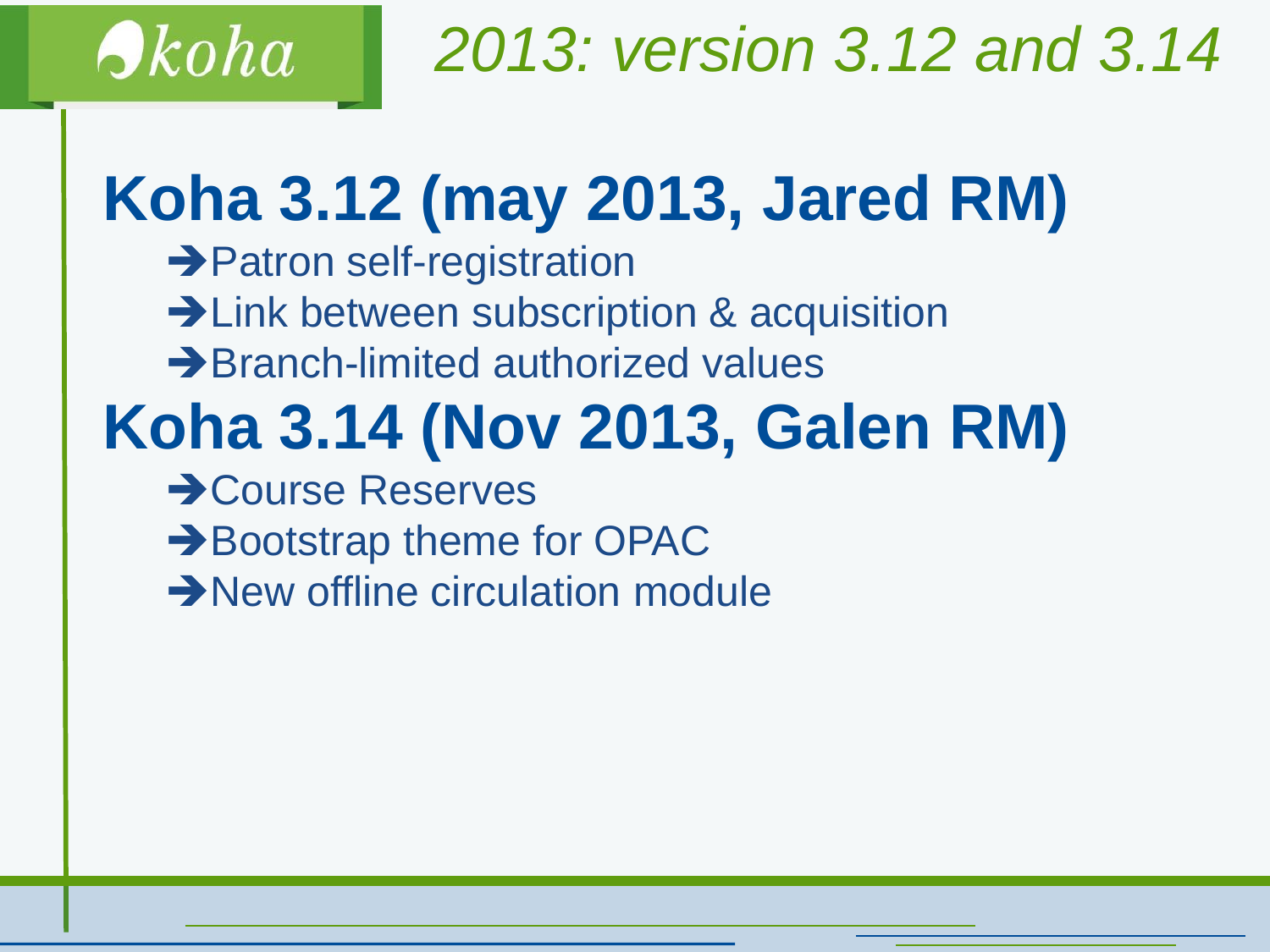*2014: version 3.16 and 3.18*

# **Koha 3.16 (may 2014, Galen RM)**

- $\rightarrow$  Different templates for notice types
- → Experimental Plack support for OPAC

# **Koha 3.18 (Nov 2014, Tomás RM)**

- → Indexing in GRS deprecated in favor of DOM
- **→ OPAC fully responsive**
- $\rightarrow$ Shibboleth
- **→ Rotating collections & on-site checkouts**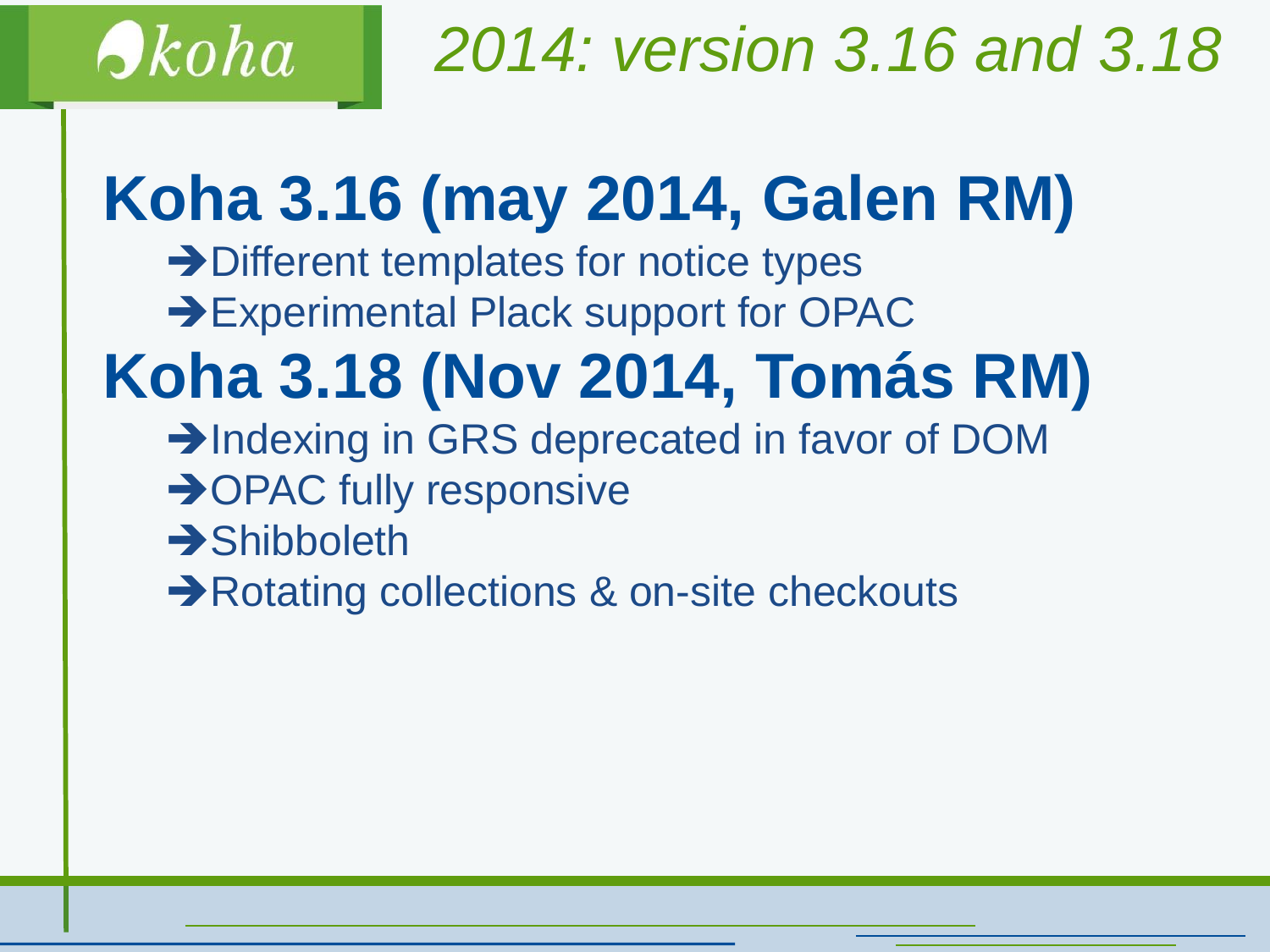*2015: version 3.20 and 3.22*

# **Koha 3.20 (May 2015, Tomás RM)**

- **→ Discharge management**
- $\rightarrow$  Batch modification for biblios
- $\rightarrow$  On the fly conversion of biblio during import

# **Koha 3.22 (Nov 2015, Tomás RM)**

- → Plack out-of-the-box
- Webservices (Restul API)
- → Digital library: attaching files to records
- $\rightarrow$  Sitemap for search engines indexing
- $\rightarrow$  Batch checkout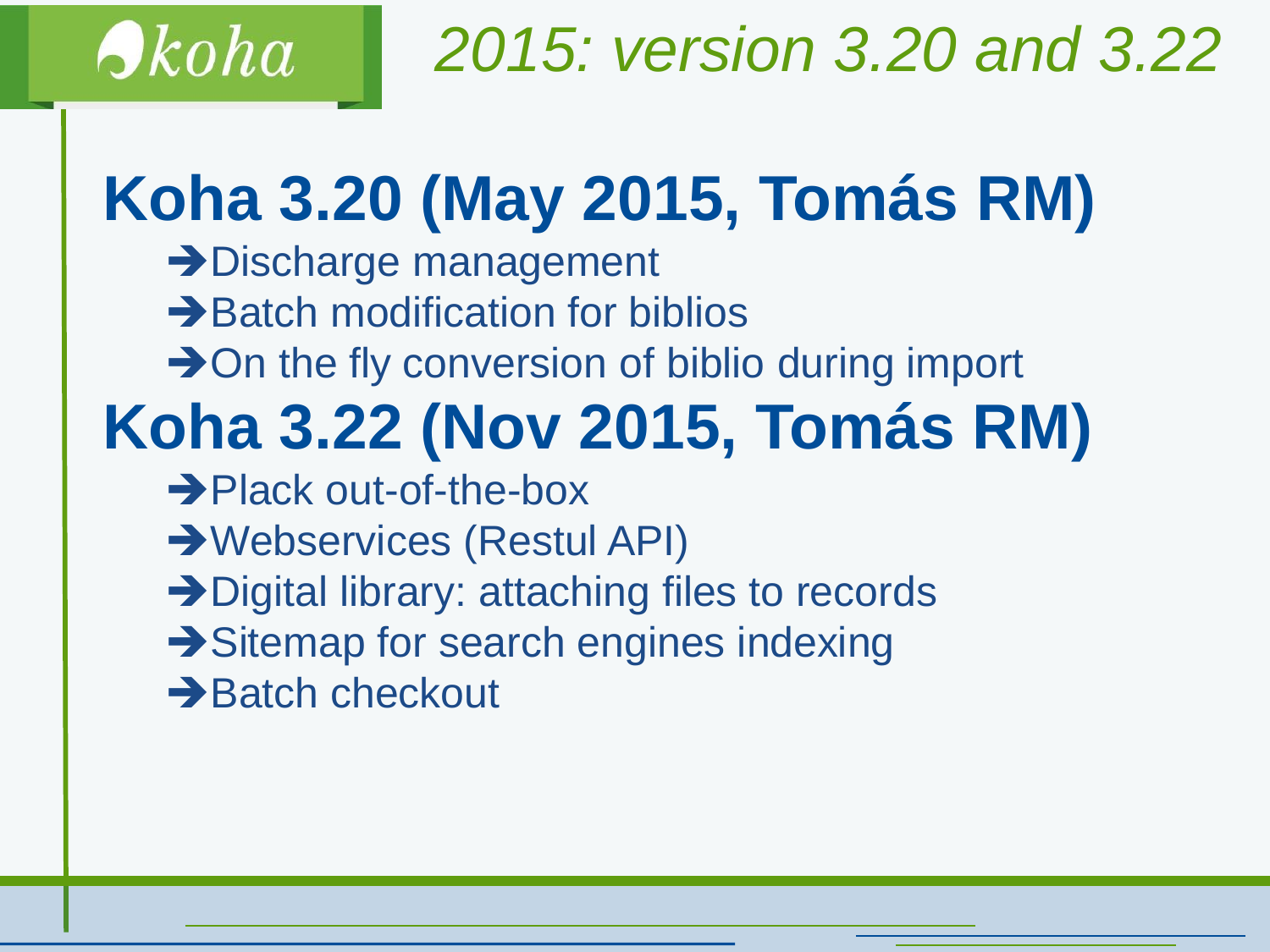#### *2016: version 3.24*

# **No version 3.24 !!! Numbering change: introducing 16.05**

 $\rightarrow$  Year-Month schema → Solve the question "when do we update the 1 digit" st (Koha 3.22 is not like 3.0 !!!)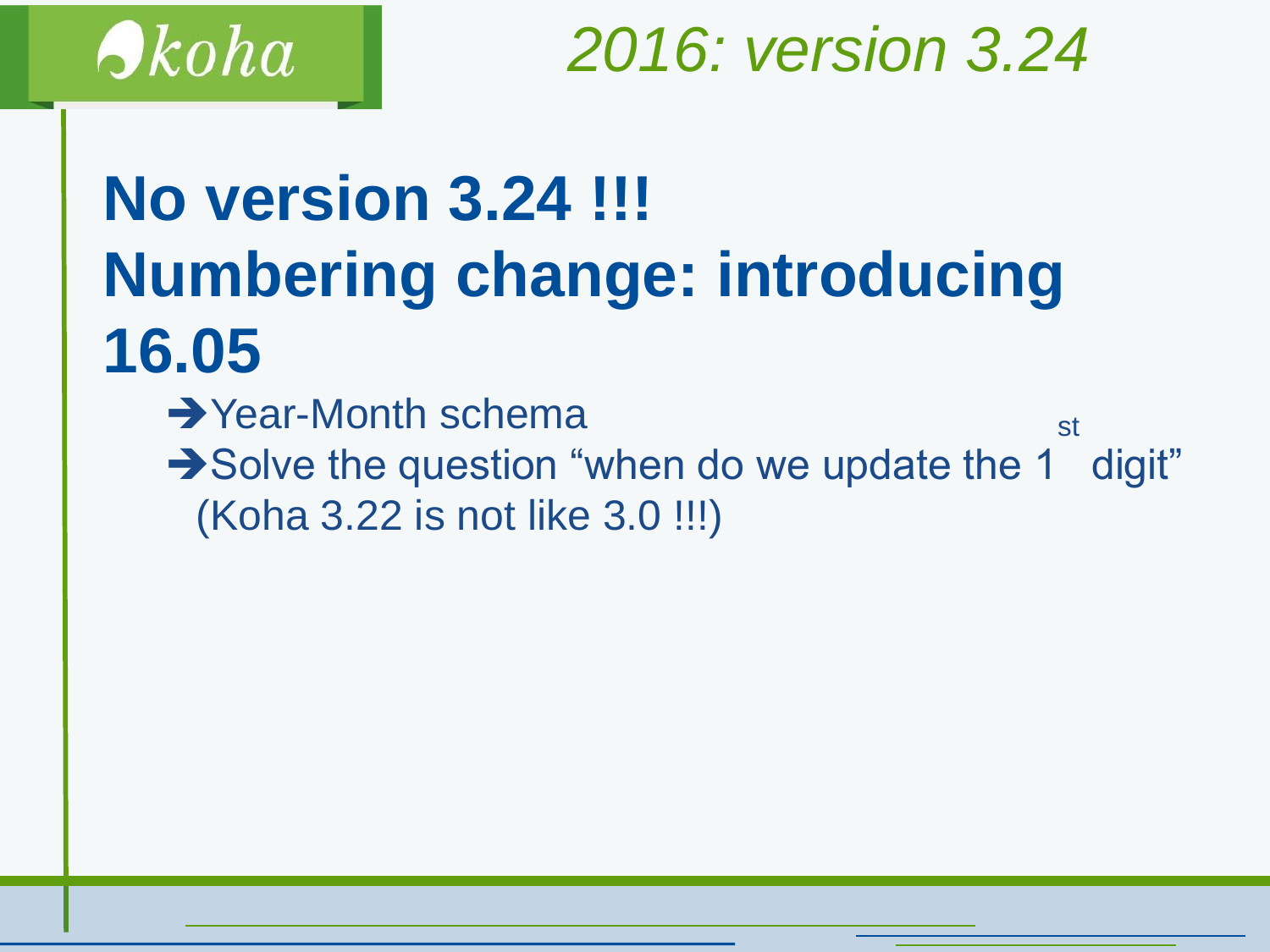#### *2016: version 16.05 and 16.11*  $\boldsymbol{\beta}$ koha

### **Koha 16.05 and 16.11 (Brendan & Kyle RM)**

→ Plumbing (a lot, 120+)

 $\rightarrow$ Features

- **→ EDIFACT for acquisition**
- → OpenID login
- **→ Automatic item modification by age**
- $\rightarrow$  Pay fine via paypal
- **→ Elastic Search**
- Multiple reservation
- **→ Housebound**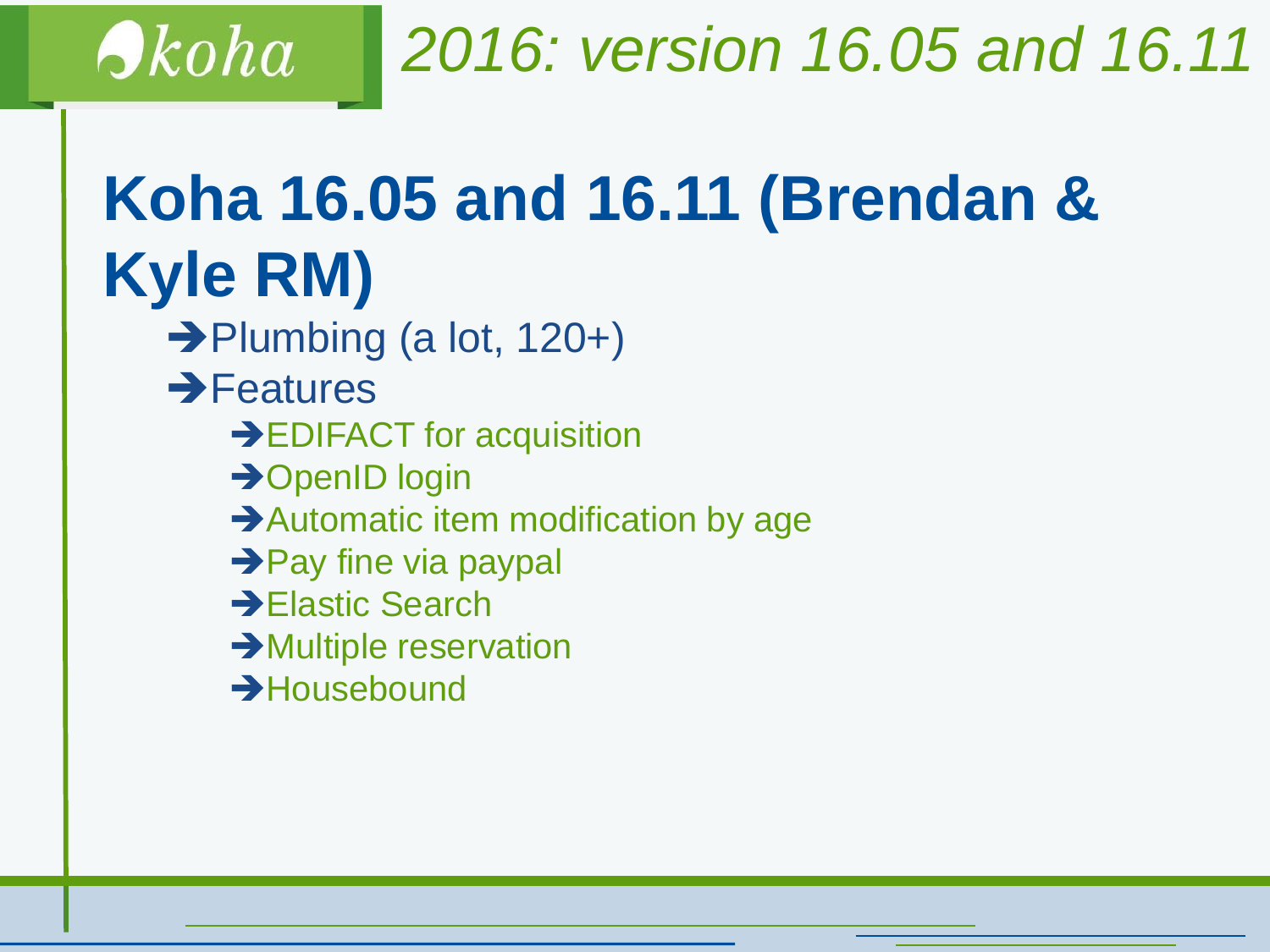#### *2017: version 17.05*

# **Koha 17.05 (Kyle and Brendan RM)**

- $\rightarrow$ Release in the next days...
- → Plumbing (x00+), Elastic Search, Performance
- → 205 enhancements, 253 bugfixes
- $\rightarrow$  New feature
	- Article request

### **Koha 17.11 (Jonathan RM)**

A Belgian, who now lives in Argentina (and used to live in south of France)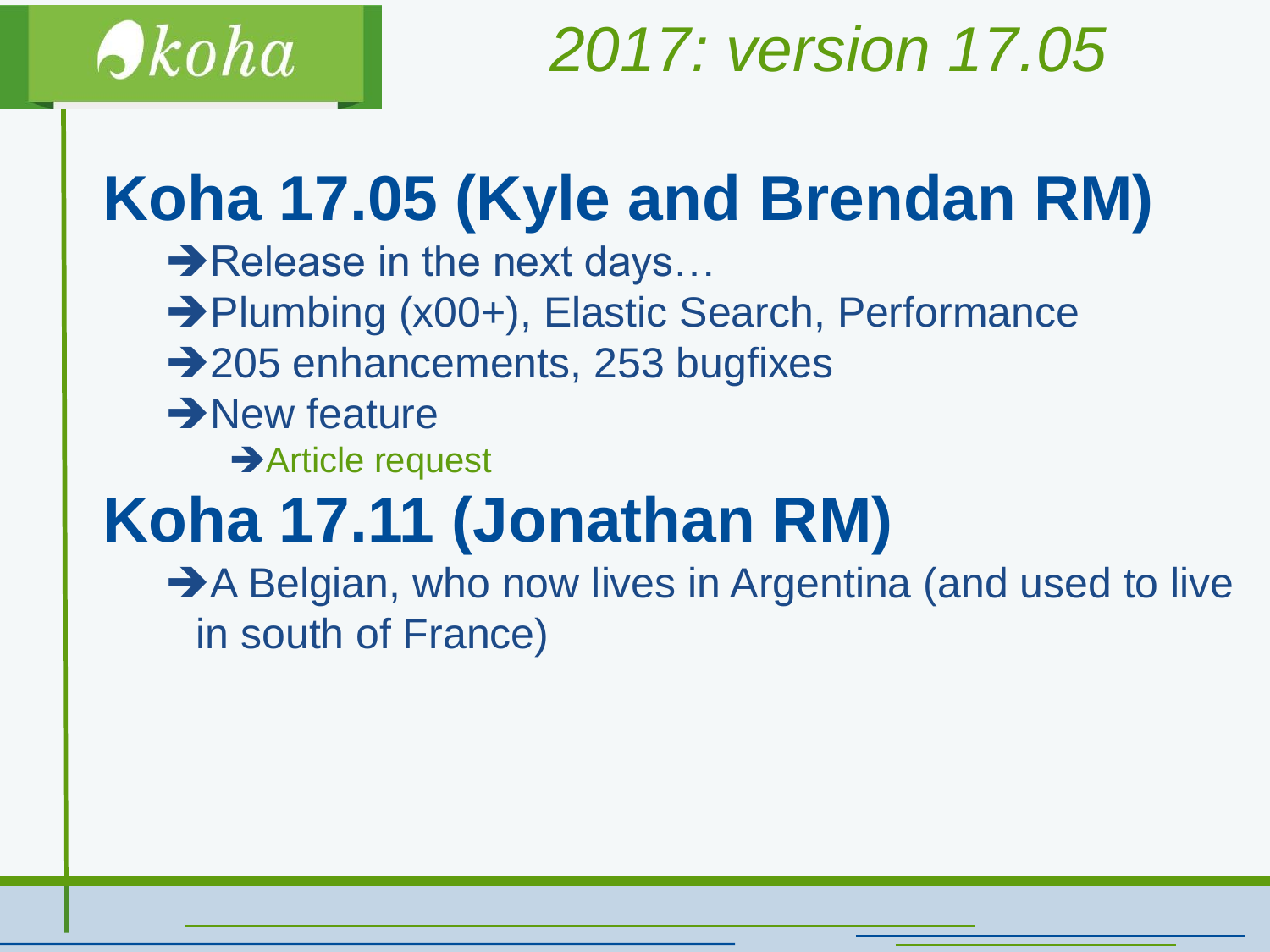

#### *Some numbers*

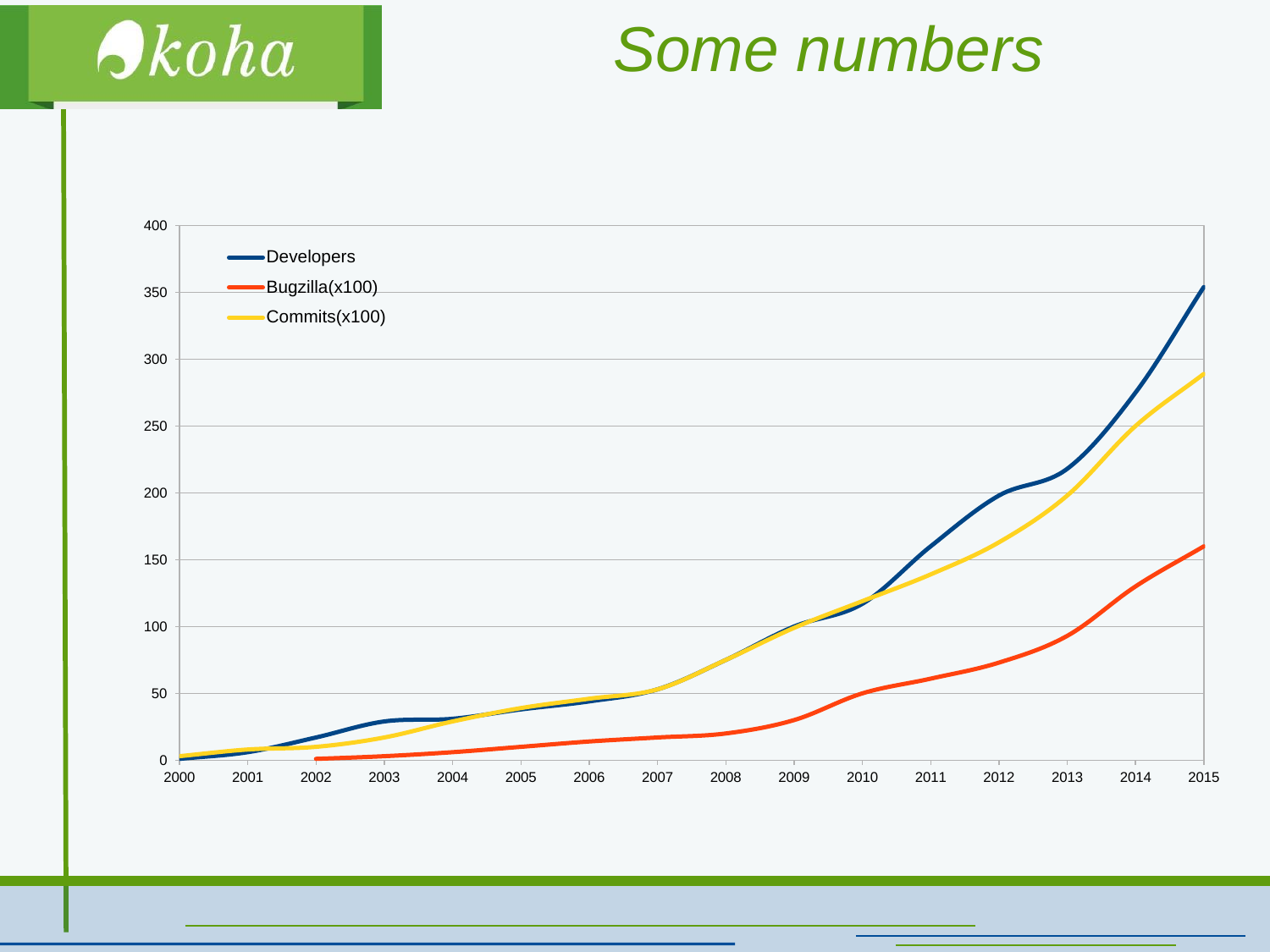#### *Some numbers*

#### **Koha in 2017**  $\rightarrow$  The most used ILS in the world → Probably 20 000 libraries using it → 1000+ public libraries in Argentina → 1000+ public libraries in Turkey  $\rightarrow$  7 national libraries Almost 100 different contributors every year **→ Some major support Companies** → BibLibre (France), ByWaterSolutions (USA), Catalyst (NZ), PTFS-Europe (UK), Theke (Argentina) → 1 developer full-time (Jonathan Druart), funded by BibLibre/ByWaterSolutions/PTFS-Europe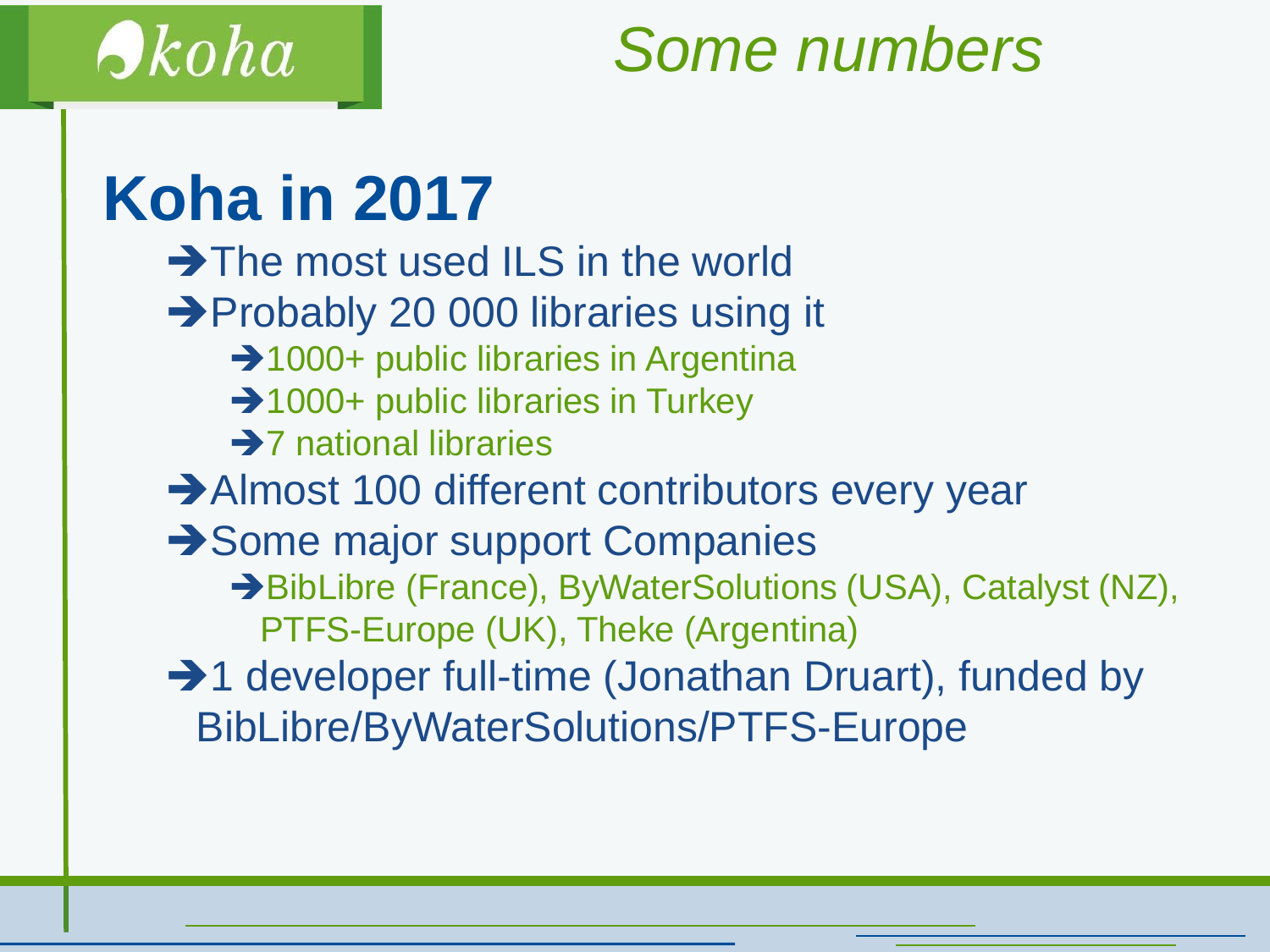#### *We need you !!!*

#### **Koha is a community where everyone can should do something**

- → Many things possible even if you're not a developer (translating, documenting, testing patches, cleaning the wiki, submitting bugs, ...)
- **→ Regular events: KohaCon and hackfest in Marseille** (2:20 hours direct flight from Lisbon with TAP)  $\rightarrow$  Give back. Every penny help build the house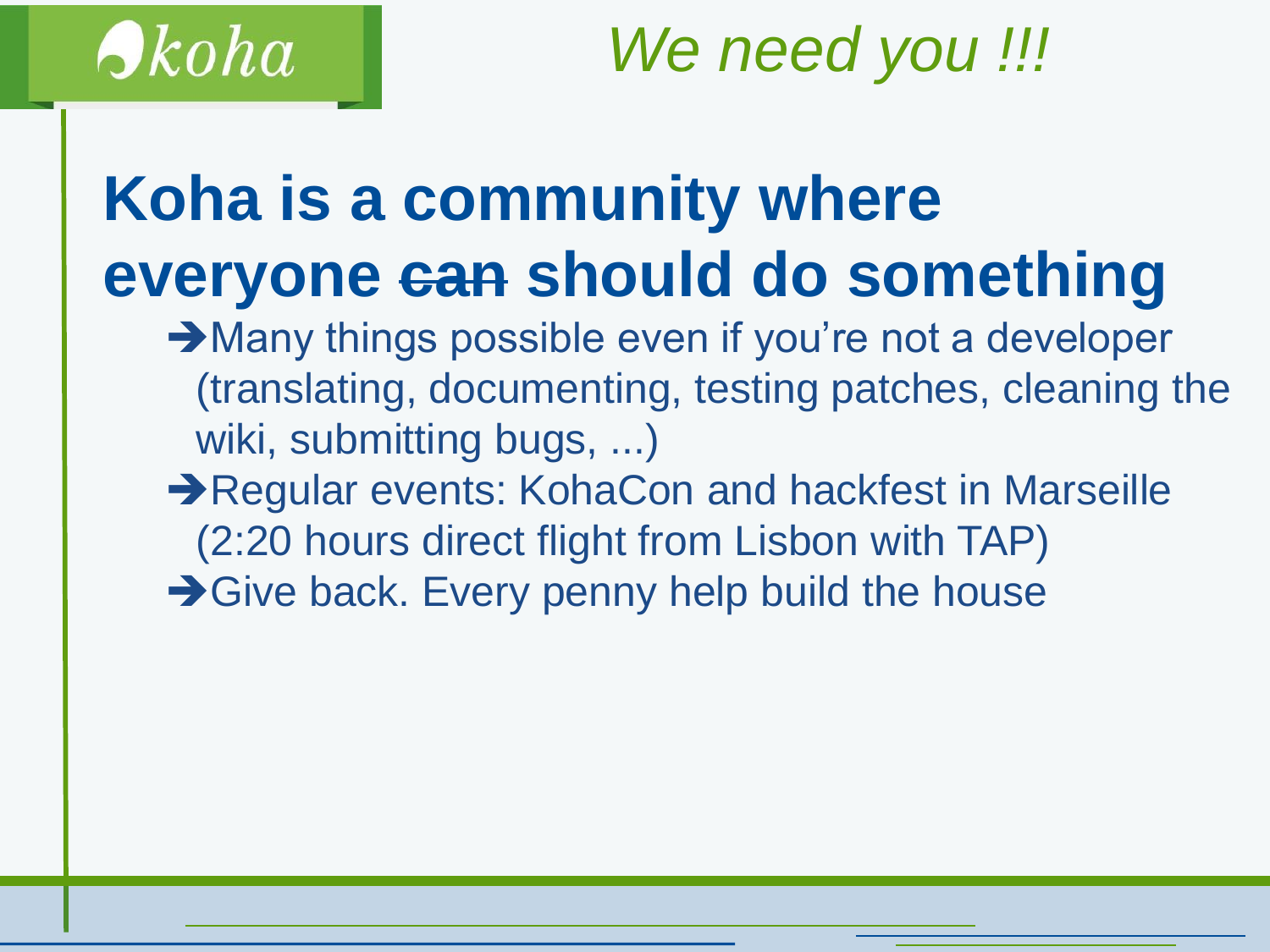*2018, the future...*

### **Let's talk about Koha future now First of all:**

 $\rightarrow$  This is my opinion, feeling, I'm trying to convince the rest of the Koha community, you may disagree  $\rightarrow$  The future of Koha ... is not Koha → The future of Koha is not Koha, but we will build it over Koha. Let me explain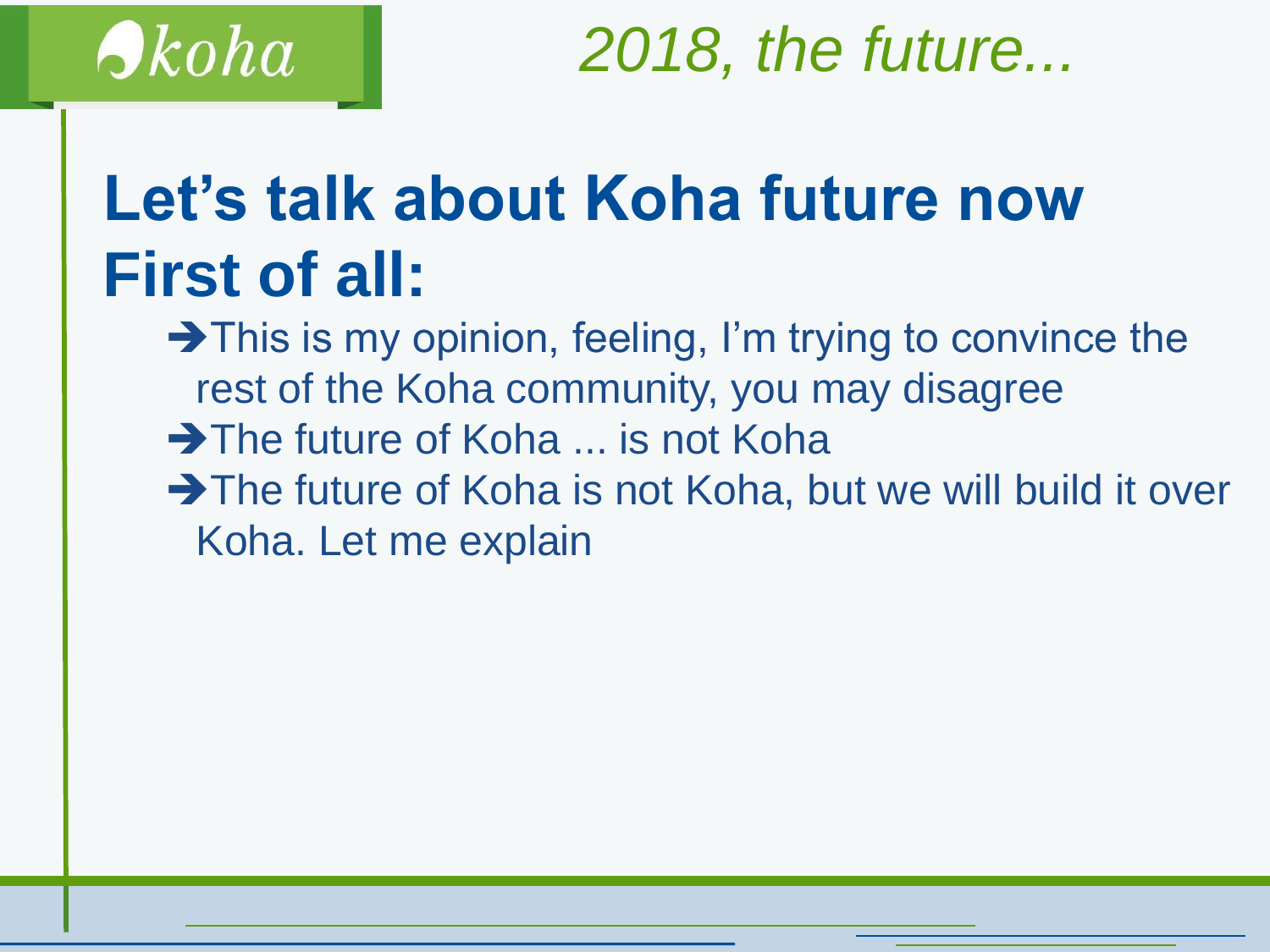### *2018, the future*

## **Public libraries**

 $\rightarrow$  Physical material **→ Digital collections (local** history: pictures, paintings, maps, digitised oldies) → Pulic interface (OPAC, portal) **→ Ebook lending** 

## **Academic libraries**

- → Physical material
- **→ Electronic** subscriptions / serials
- → Local digital collections (thesis, historical collection)
- **→ Ebook lending**
- → Public interface (OPAC, discovery, portal)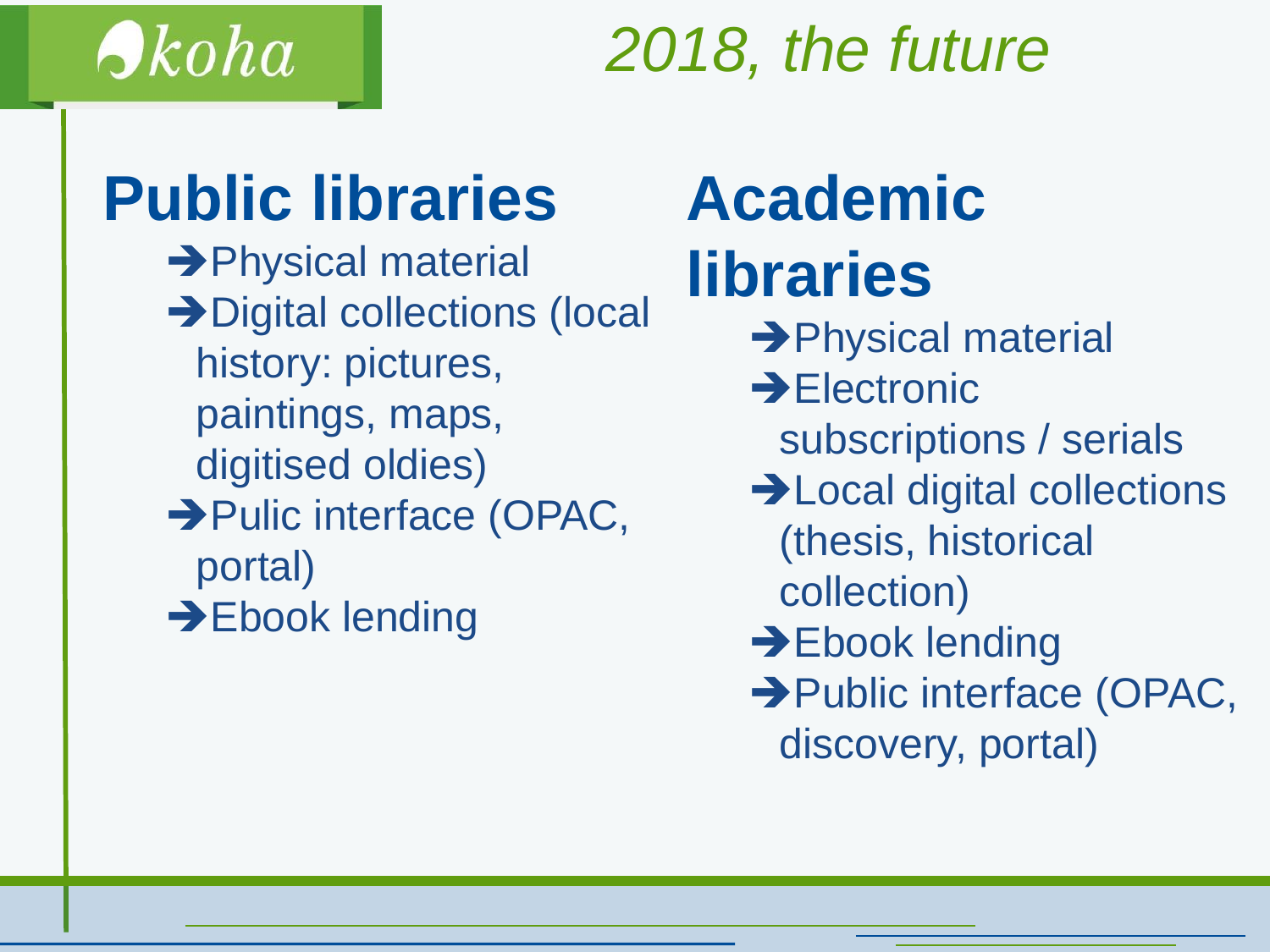#### *2018, the future*

**Public libraries Physical material**  $\rightarrow$  Digital collections (local history: pictures, paintings, maps, digitised oldies) Pulic interface (**OPAC**, portal) **→ Ebook lending** 

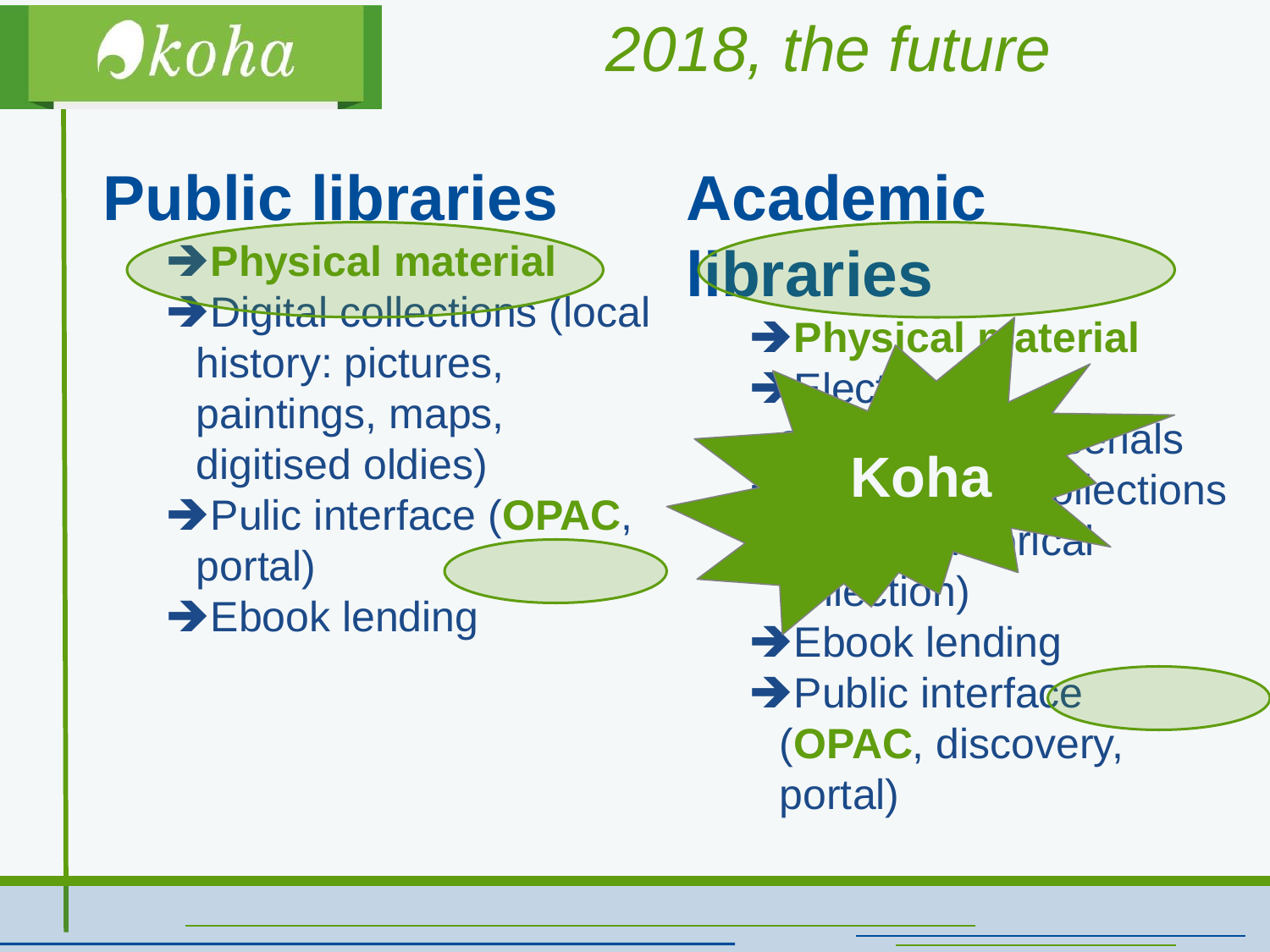

### **What do we do for other features ? We have 2 options:**

Add those features to Koha → Find an Open Source software doing that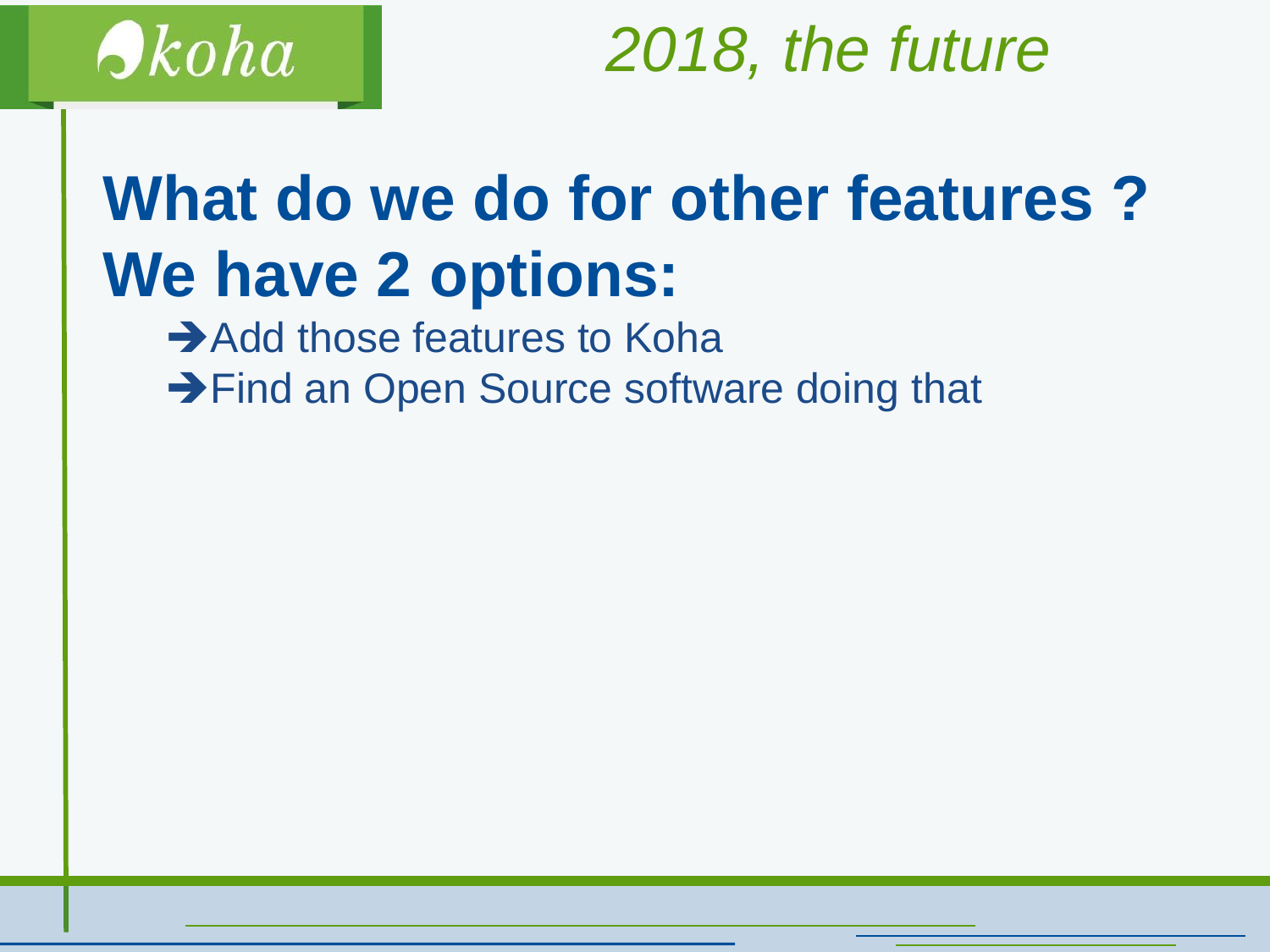#### *2018, the future*

#### **Write it:**

 $\rightarrow$  A big job, for sure → We wrote an ILS, we are fool enough to write an ERM, a discovery, a portal !

### **Find it:**

- The Unix philosophy: a tool do one thing, he do it greatly and efficiently
- $\rightarrow$  Is there something already ?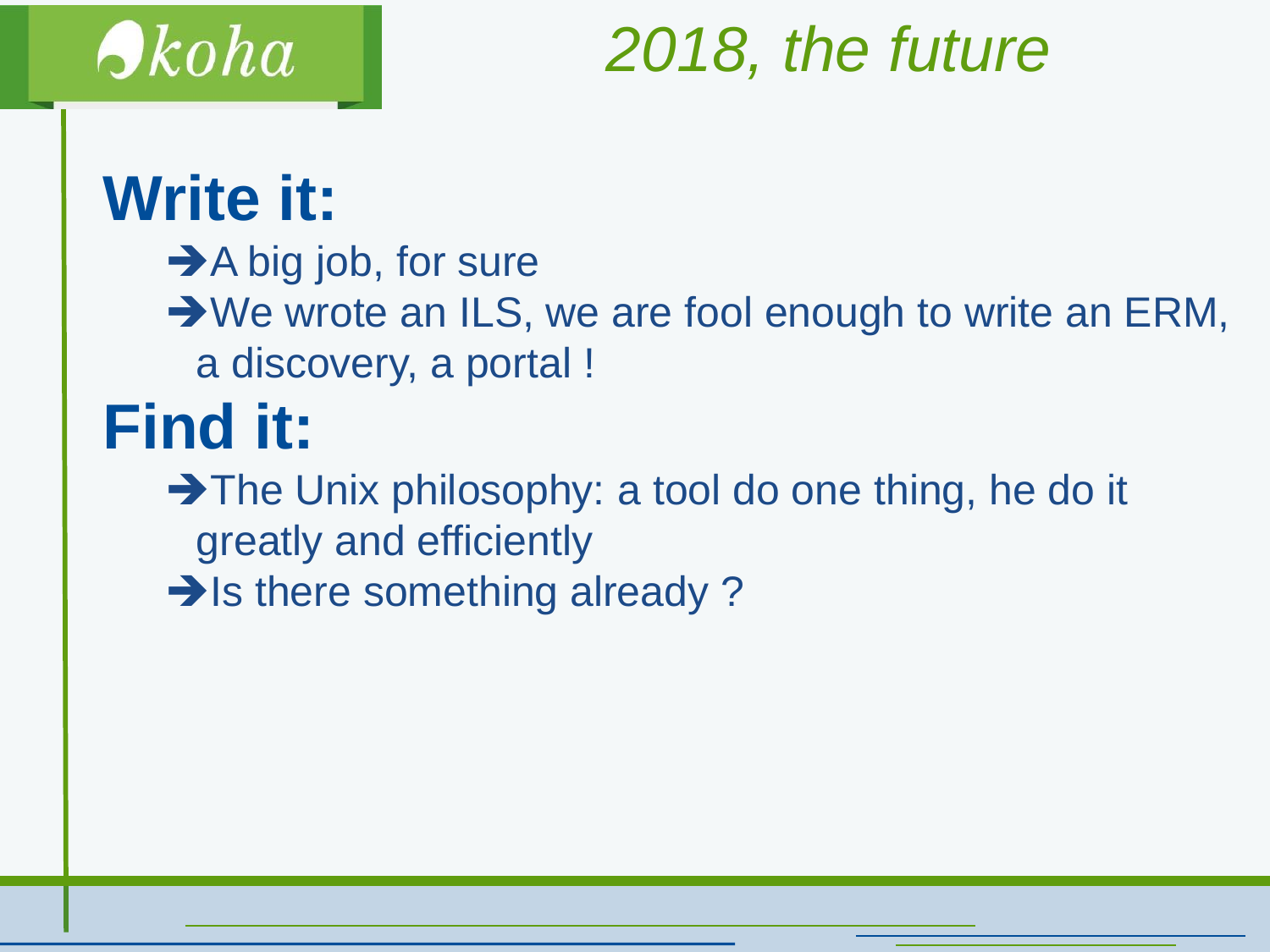### *2018, the future*

**Public libraries Physical Kohaz** → Digital collections (local history: pictures, neka & Denacev ruilles) Pulic interface (**OPAC**, portal) **Drupal & Bokeh**  $\rightarrow$  Ebook critically **Omeka & Dspace**

**Academic libraries Pat material**  $E = \frac{1}{2}$ subscriptions / series  $\rightarrow$  **Local digital cometa & Dspace** (thesis,  $m_1$ collection) **→ Ebook lending** → Public interface (**OPAC**, discovery, portal) **Coral EDS Koha Koha**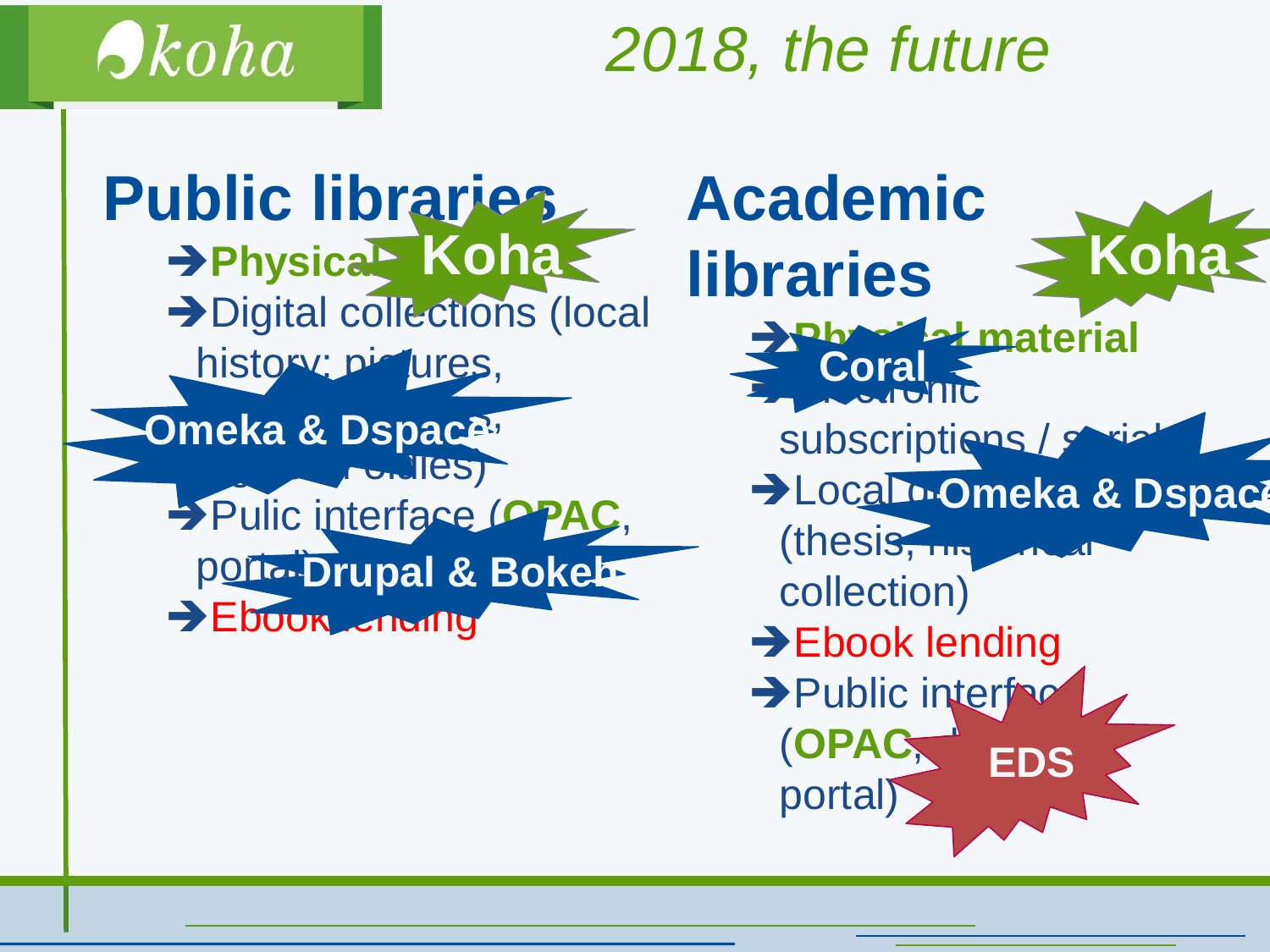

### **A collection of separate tools. We must "glue" them**

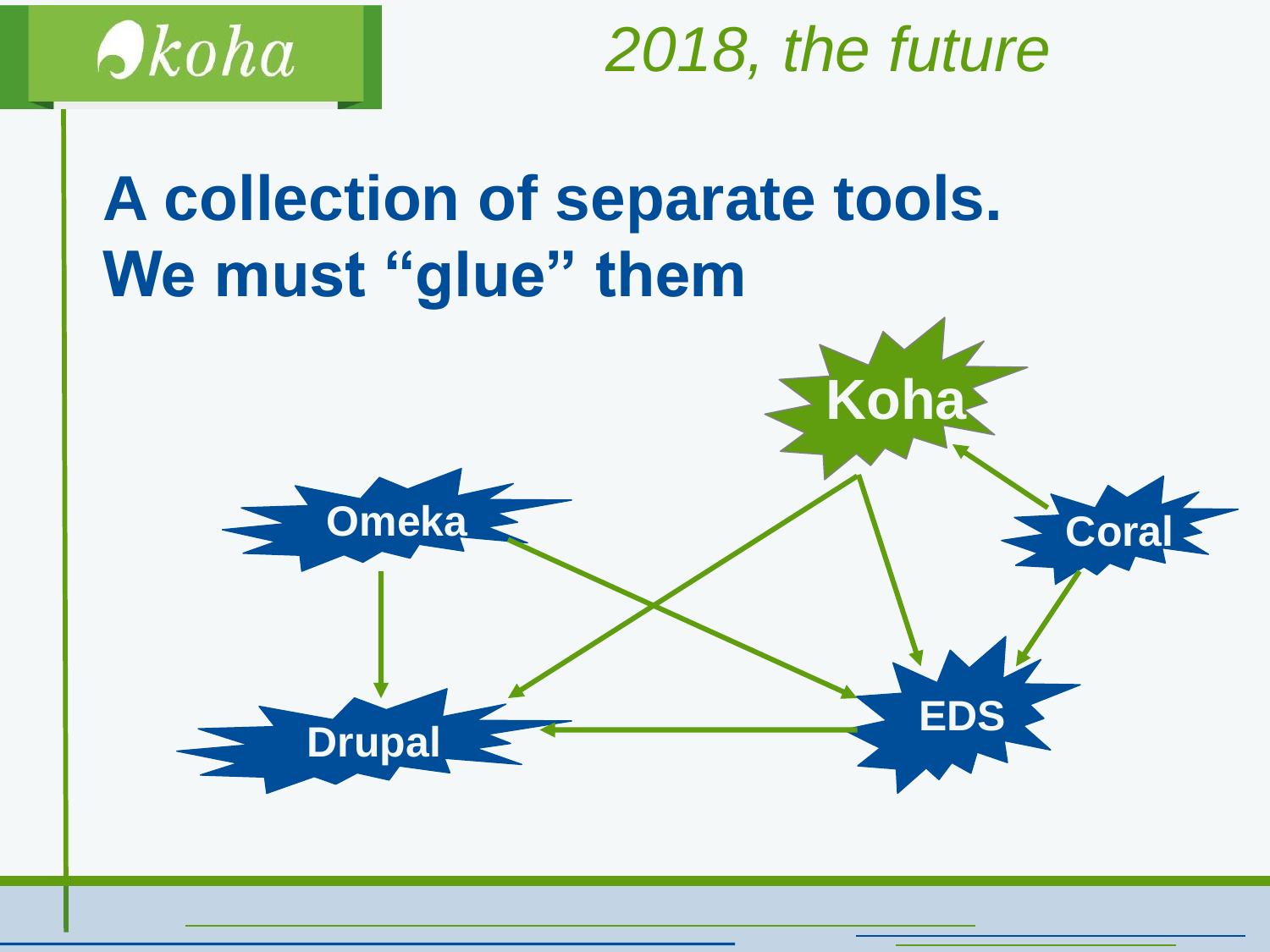#### *2018, the future*

#### **How to glue them**

- $\rightarrow$  They all are web-based applications → Use standards (OAI-PMH, Restful, ...)
- **→ Use webservices**

### **It's a big effort**

- **→ Each tool must remain independent → Convince both communities**  $\rightarrow$  Be involved in both communities  $\rightarrow$  Find the best technical way
	- → Code, test, validate, integrate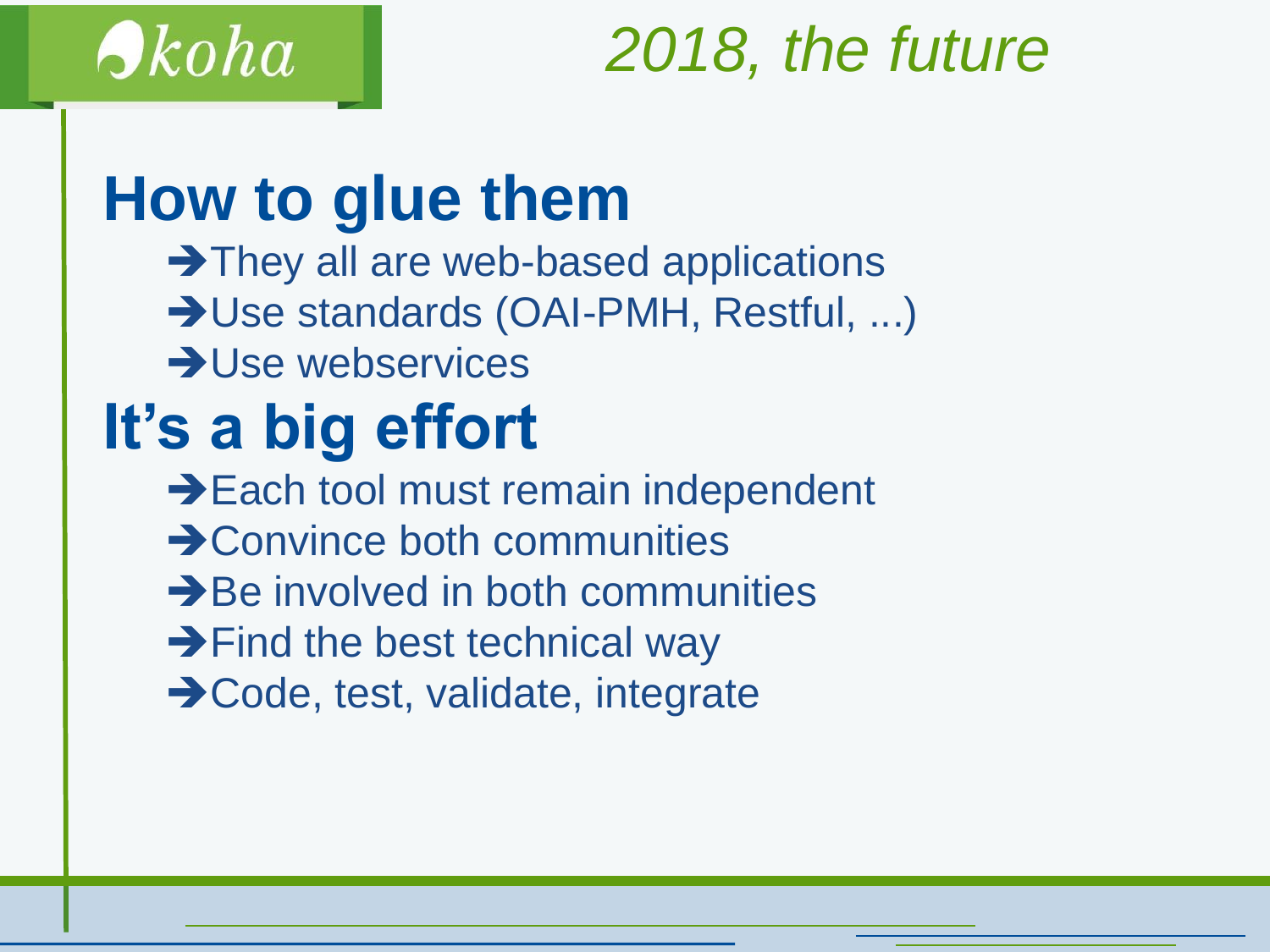#### *2018, the future*

### **A little bit more... Data sharing**

- Libraries have common data. For example,
	- cataloguing informations. But also:
		- Serials informations
		- **→ Reports & stats**
		- **→ Specific tuning, setup & hints**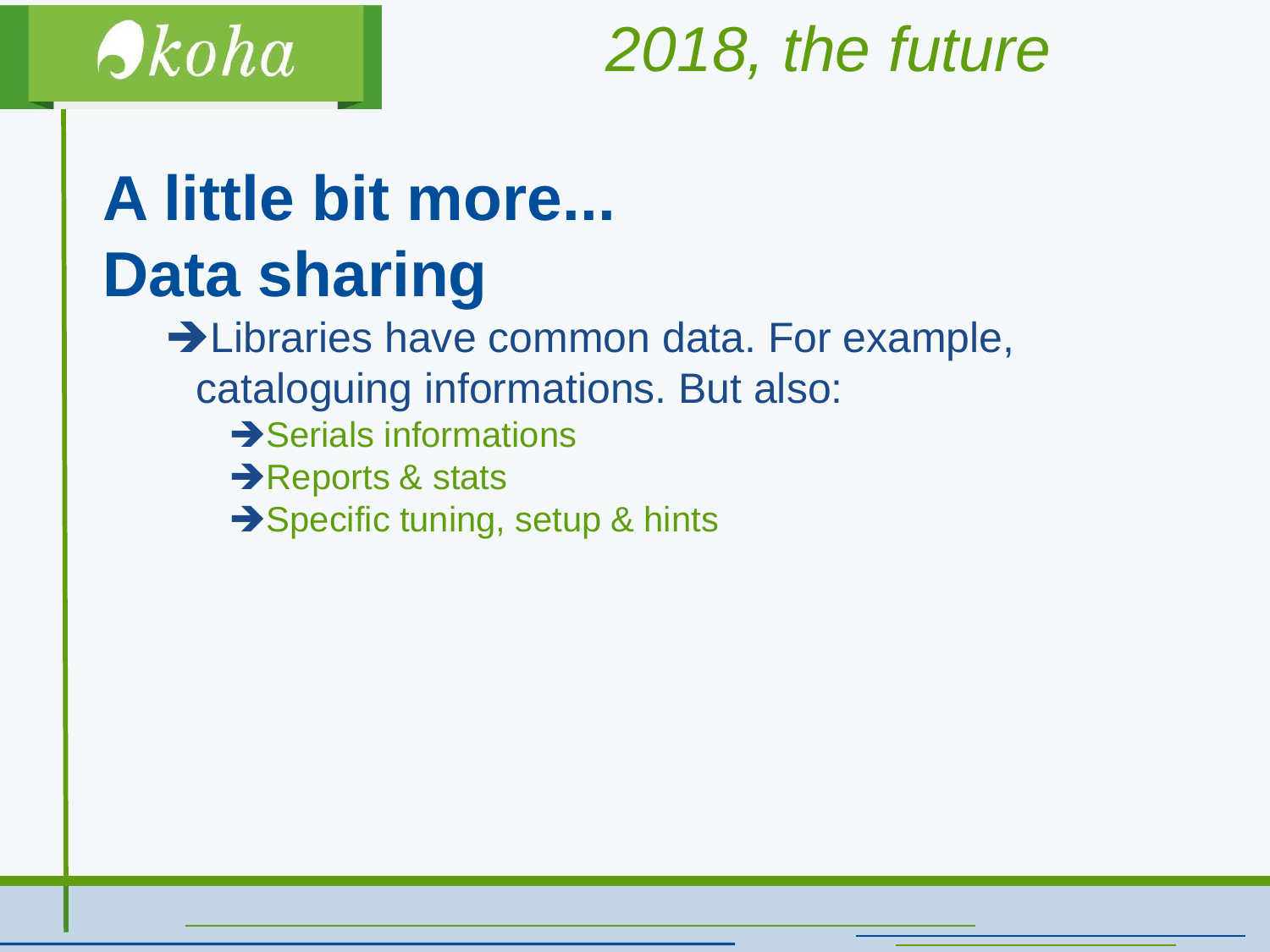### *2018, the future*

### **Introducing Mana-kb**

- A project launched by BibLibre
- <https://mana-kb.koha-community.org/> (nothing to see for now)
- World-wide knowledge base to build wold-wide resources useful for libraries.
- Already available:
	- $\rightarrow$  (printed) serials pattern
	- → SQL reports
	- $\rightarrow$  Reading pairs ("reader who read this also read that)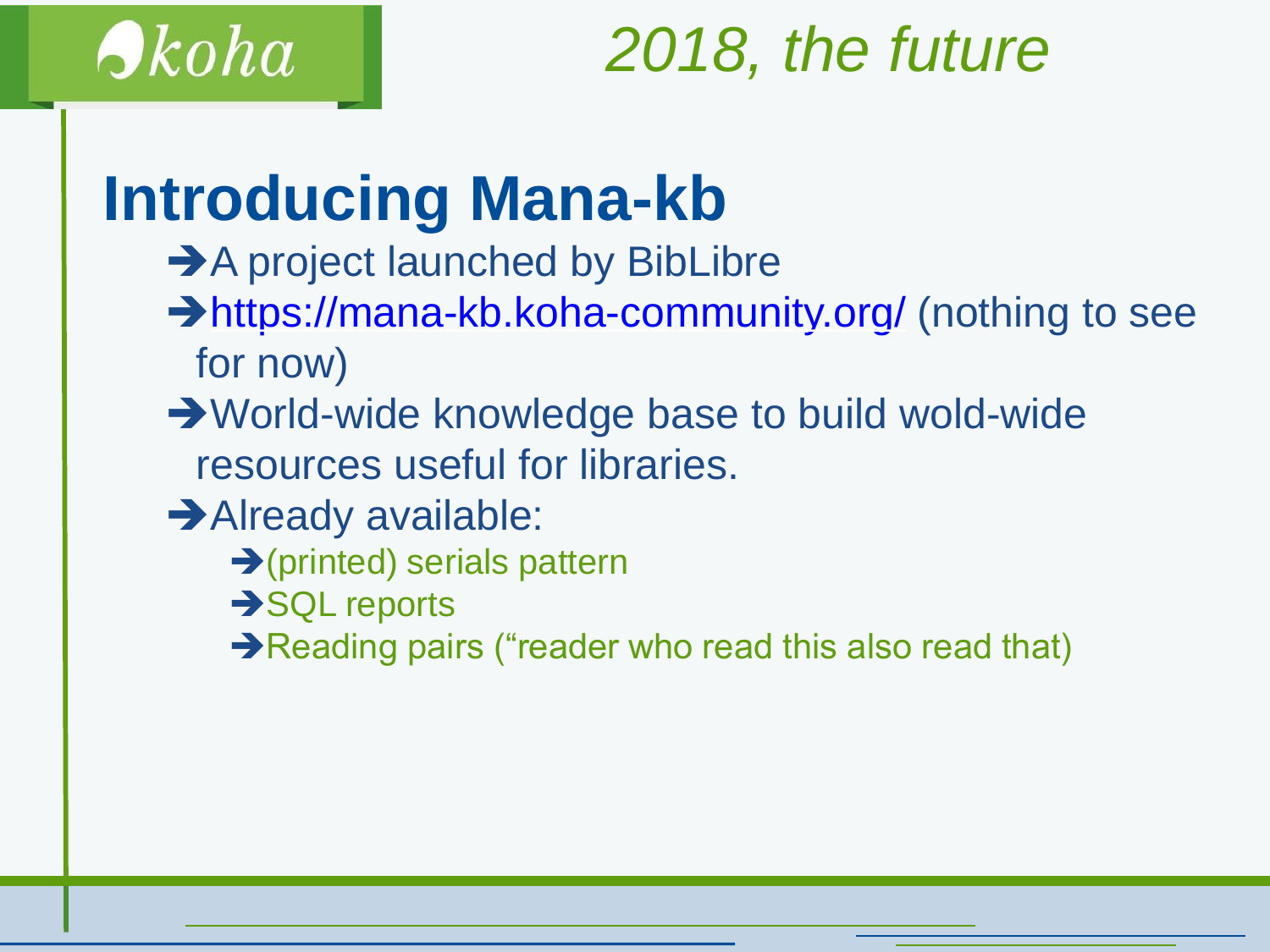

### **Available in the future:**

→ XSLT & some other Koha parameters interesting to share (like cataloguing frameworks) → E-resource files (kbart, ONIX)

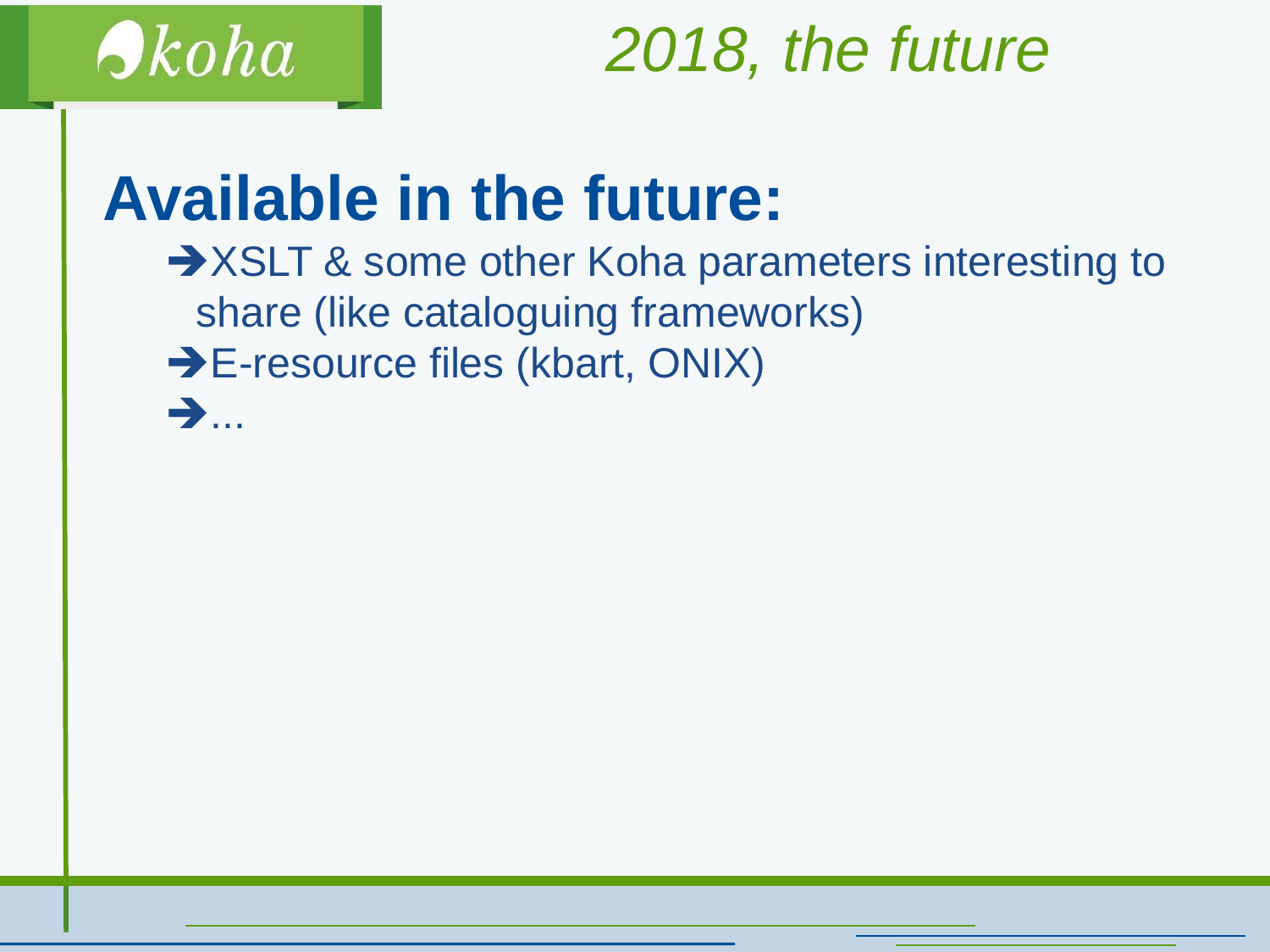

#### **Final goal**

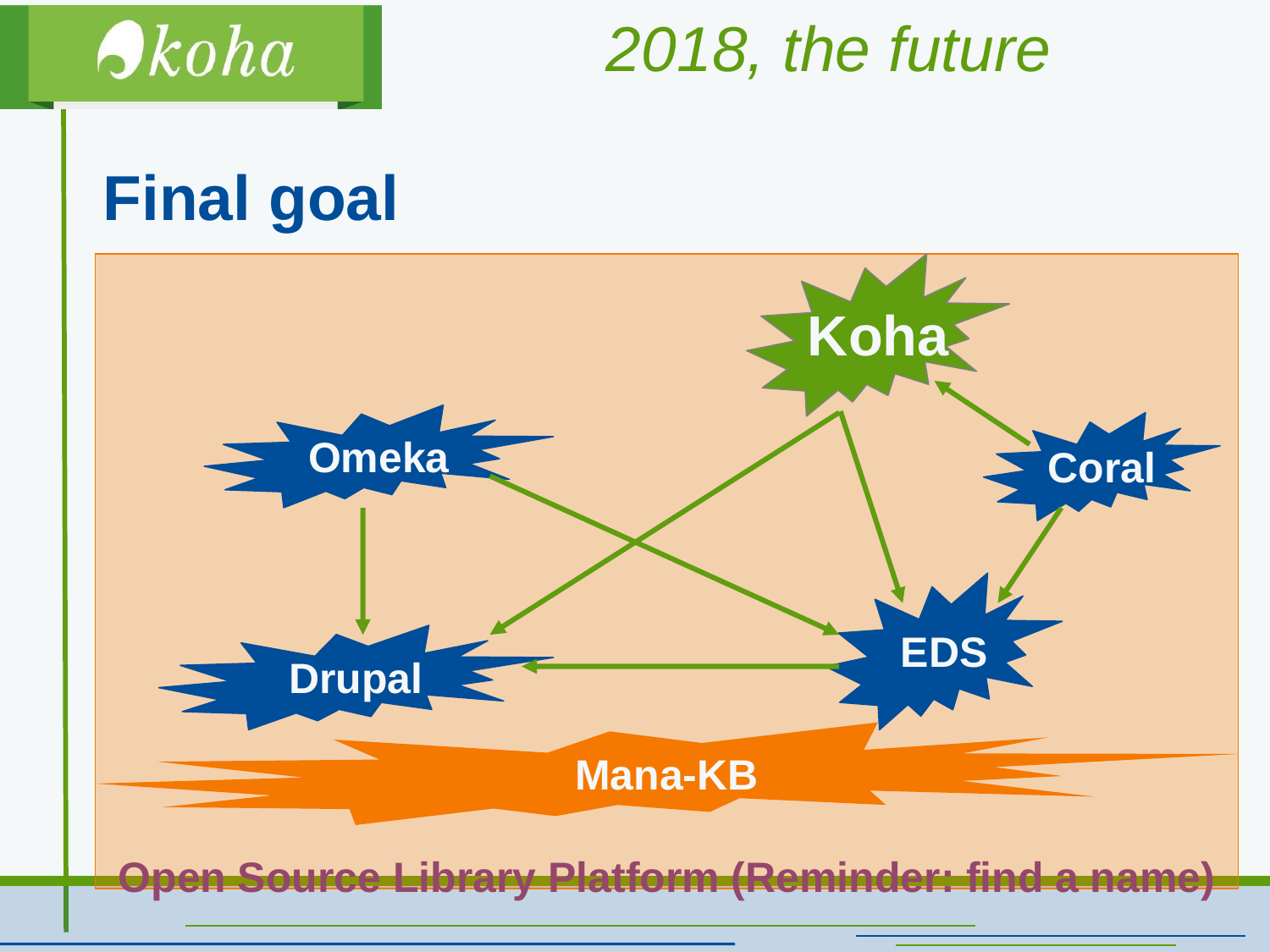

## **Thank you !**